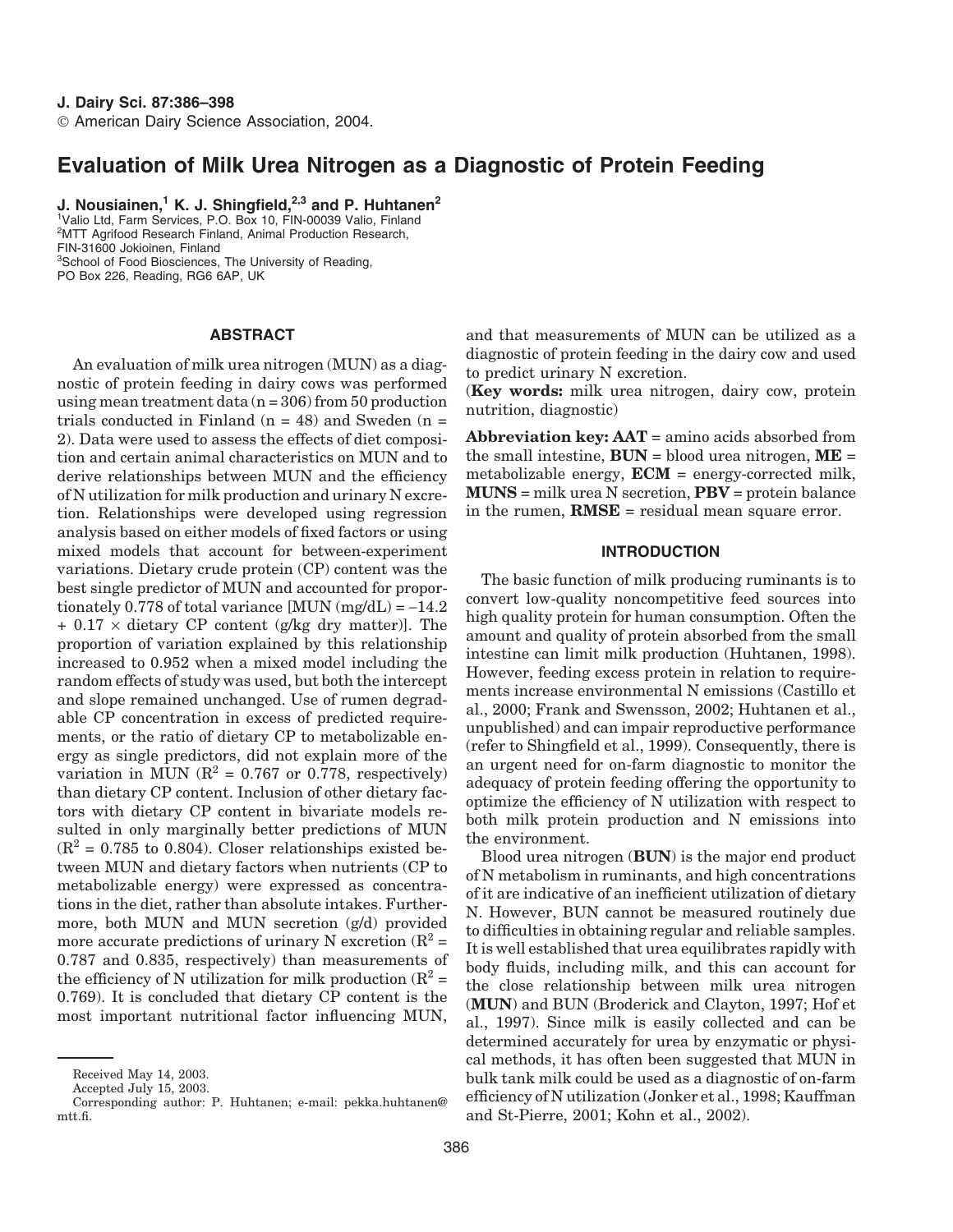Variance in MUN has been shown to be related to the ratio of dietary CP to energy (Oltner and Wiktorsson, 1983; Kirchgessner et al., 1986), extent of CP degradation in the rumen and the amount of ammonia in excess of microbial N requirements (Ropstad et al., 1989; Roseler et al., 1993; Hof et al., 1997), and protein or energy intake in relation to feeding standards (Gustafsson and Carlsson, 1993; Carlsson and Pehrson, 1994). However, there is evidence that MUN is more closely associated with changes in dietary CP content than the ratio of dietary CP to energy intake, efficiency of N utilization, or rumen ammonia concentration (Broderick and Clayton, 1997). Even though these findings have been based on sound physiological principles, the relationships derived may not be universally applicable due to variations in nutrient intake and betweenanimal differences. Furthermore, previous evaluations of MUN fail to account for random study effects, which can lead to biased estimates of regression coefficients (St-Pierre, 2001) and have been based on data from a limited number of studies (e.g., Jonker et al., 1998; Kauffman and St-Pierre, 2001; Kohn et al., 2002).

Milk urea nitrogen has routinely been determined in a number of milk production trials conducted in Nordic countries that also measure animal and dietary characteristics. This evaluation was conducted to (1) examine the effects of diet composition and nutrient intake on MUN using mean treatment data across a wide range of nutritional circumstances, in conjunction with statistical models that accounted for random study effects, and (2) assess the potential of MUN as a predictor of urinary N excretion and the efficiency of dietary N utilization.

## **MATERIALS AND METHODS**

### **Datasets**

Mean treatment data were derived from 50 milk production trials that assessed 306 different diets. Trials were conducted in Finland  $(n = 48)$  and Sweden  $(n = 16)$ 2; refer to Appendix 1), most of which  $(n = 42)$  were conducted as changeover designs with 3- or 4-wk experimental periods.

### **Experimental Diets**

Grass or grass-legume silages were fed ad libitum in all trials supplemented with concentrates offered at a flat rate (mean 8.1 kg DM/d, SE 1.26), irrespective of milk yield. For statistical analysis, diet composition was characterized as (g/kg DM) CP, AA absorbed from the small intestine (**AAT**), protein balance in the rumen (**PBV**), NDF, starch, NSC, lactic acid, VFA, and ammonia N. Apparent diet digestibility was determined (n = 270) using acid insoluble ash as an internal marker (Van Keulen and Young, 1977). Nonstructural carbohydrate content was estimated as OM − (CP + ether extract + NDF). Concentrations of AAT and PBV were calculated according to the metabolizable protein system adopted in Finland (Tuori et al., 2002), where AAT represents the supply of AA available for absorption, and PBV indicates the balance of rumen degradable crude protein relative to microbial N requirements, providing an estimate of rumen N losses. Metabolizable energy (**ME**) content was calculated using published values for concentrate ingredients (Tuori et al., 2002), and in vivo or in vitro OM digestibility of forages. In vivo OM digestibility of silages was measured in sheep fed at maintenance  $(n = 13)$ , or predicted in vitro using rumen fluid ( $n = 16$ , Tilley and Terry, 1963) or a pepsincellulase (n = 25) based method (see Nousiainen et al., 2003).

In addition to diet composition, including silage, concentrate, and total DMI, animal measures such as daily milk and energy-corrected milk (**ECM**) yield, milk protein, fat and lactose concentration, live weight, and mean DIM during experiment were used. Milk urea nitrogen was determined as ammonia in composite samples according to McCullough (1967) (26 trials and 185 treatments), or Rajamäki and Rauramaa (1984) (8 trials and 39 treatments), or measured in untreated samples by an automated infrared analysis (Milcoscan IR 605 or IR 4000, FOSS Electric A/S, Denmark; 16 trials and 82 treatments).

The apparent efficiency of N utilization for milk protein synthesis was defined as milk N/N intake. Urinary N excretion was estimated as N intake − (milk N + fecal N output), assuming no net changes in N retention during each experiment. To estimate the source of MUN secretion in milk, the contribution of absorbed N not incorporated in milk protein was separated into ruminal N losses and those associated with the metabolism of absorbed AA (maintenance, milk production, and retention). In cases where PBV intake was positive, N surplus to microbial requirements was assumed to be completely absorbed from the rumen and converted to urea. For diets in which PBV was negative, N losses associated with AA metabolism were assumed to be recycled via saliva into the rumen and to satisfy microbial requirements. Nitrogen losses related to the metabolism of absorbed AA were calculated as  $0.16 \times$ AAT intake  $(g/d)$  – milk N output  $(g/d)$ .

#### **Statistical Analysis**

Relationships between MUN with animal and dietary factors were derived using the entire data or subsets, in which data were separated into studies comparing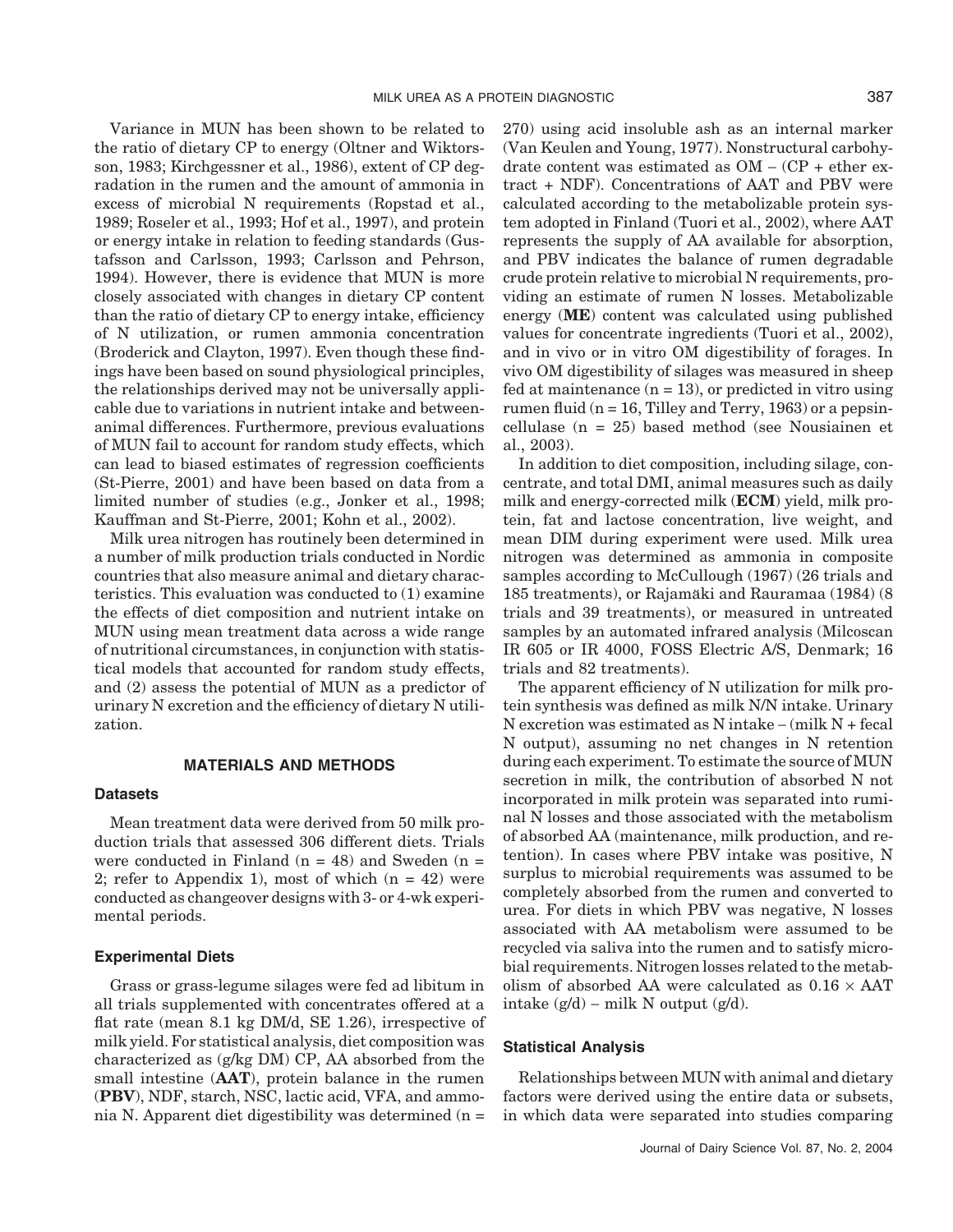effects of the level of concentrate supplementation (35 comparisons, 80 diets), concentrate CP content (76 comparisons, 188 diets), silage fermentation quality (21 comparisons, 55 diets), or replacing grass silage with legume silage (10 comparisons, 32 diets). In studies evaluating the effects of concentrate feeding, only the level of supplementation was altered (range 2.8 to 13.5 kg DM/d). For protein feeding studies, concentrates were fed at a fixed rate (mean 7.9 kg DM/d, SE 1.55), and protein supplements replaced basal concentrate ingredients. In studies assessing the impact of silage fermentation, experimental silages were prepared from the same sward and ensiled using none, an enzyme and/or inoculant, or formic acid based additive.

Relationships between MUN and animal or dietary measurements were estimated by linear regression analysis. Furthermore, MUN was used to predict the efficiency of N utilization for milk production and urinary N excretion. Relationships obtained were assessed based on the proportion of variance accounted for by the model (R<sup>2</sup> ) and residual mean square error (**RMSE**).

Since a component of the variance in MUN can arise from differences in the stage of lactation, genetic merit, animal live weight, feeding strategies, and analytical techniques used to determine urea in milk, it is important to exclude these sources when the impact of nutrition is being evaluated. Therefore relationships between MUN with N utilization, animal, or dietary factors within the experiment were also investigated using the MIXED procedure of SAS (Littell et al., 1996) according to the following model  $Y_{ii} = A_0 + Exp_i + B_1X_{1ii}$ +  $B_2X_{2ij}$  + ... +  $e_{ij}$ , where  $A_0$  is the overall intercept (fixed effect),  $Exp_i$  is the random effect of experiment,  $B_1$  and  $B_2$ , are the overall regression coefficients across experiments,  $X_{1ij}$  and  $X_{2ij}$ , are the value j of the continuous variables  $X_1$  and  $X_2$ , in experiment i, and  $e_{ii}$  represents unexplained error. In addition, some analysis was conducted using random slopes to assess the extent of RMSE attributable to the experiment. The mixed model methodology used has been described in detail (St-Pierre, 2001), whereas RMSE and the coefficient of determination  $(R^2)$  were derived from single factor regression between values predicted by the mixed model and measured values. Furthermore,  $R^2$  values were also calculated to estimate the proportion of variation explained within the experiment, where:  $R^2$ <sub>within</sub> = [( $R^2$  –  $R^2$  explained by experiment) $/(1 - R^2)$  explained by experiment).

### **RESULTS**

#### **Diet Composition**

A description of the entire data used for evaluation is presented in Table 1. Most variables exhibited large variance that was normally distributed. On average, cows were 109 DIM (range 42 to 226) and of mean 579 kg of live weight (range 468 to 657). Diets were predominantly based on grass silage supplemented with a wide range of energy (cereals and cereal byproducts) and protein (mainly rapeseed meal) supplements. Diets contained mean CP and ME concentrations of 160 g/kg DM (range 111 to 249, coefficients of variation 11.9%), and 11.3 MJ/kg DM (range 9.6 to 12.2, CV 4.2%), respectively.

#### **Feed Intake, Milk Production, and Composition**

Total DMI was on average 19.8 kg/d but varied between 12.9 and 23.6 kg/d, and mean CP intake was 3167 g/d (range 1697 to 4903, proportionately 0.559 from forage and 0.441 from concentrate CP). Both apparent total tract OM (mean 0.716) and N digestibility (mean 0.685) were typical for diets based on high quality forages supplemented with modest levels of concentrates. Mean daily milk and ECM yield were 27.8 (range 13.0 to 36.3) and 29.0 kg/d (range 15.6 to 38.1), respectively, whereas MUN (mean 13.3 mg/dL) varied (CV 26.0%) between 3.8 and 27.0 mg/dL.

# **Relationships with MUN Derived Using the Entire Dataset**

Both fixed and mixed regression models indicated a close association between dietary CP and MUN (Figure 1, Table 2). Slopes based on single factor regression (0.172), or using mixed models that assumed random intercepts (0.169), or both random intercepts and slopes  $(0.165)$  were similar. However,  $\mathbb{R}^2$  values of regressions were much higher using mixed models. Inclusion of dietary energy content in addition to CP within bivariate models resulted in only marginal improvements in  $R<sup>2</sup>$  values compared with dietary CP content alone. Overall, bivariate models indicated that at constant dietary CP content, increases in dietary NDF content were associated with marginally higher MUN (slope 0.007 mg/dL per 1 g/kg DM increase in NDF), whereas increases in dietary NSC content were associated with slight decreases in MUN (slope −0.007 mg/dL per 1 g/ kg DM increase in NSC).

The relationship between MUN and dietary PBV content was similar to that for dietary CP concentrations  $(R<sup>2</sup>$ <sub>within</sub> 0.860 vs. 0.825), but the slope was higher for PBV (0.21 and 0.17 mg/dL per g/kg DM, respectively), and the intercept suggested that when PBV was zero (i.e., no net absorption of, ammonia from the rumen) MUN was close to 12 mg/dL. Expressing dietary CP as a ratio to energy content (CP/ME) did not improve upon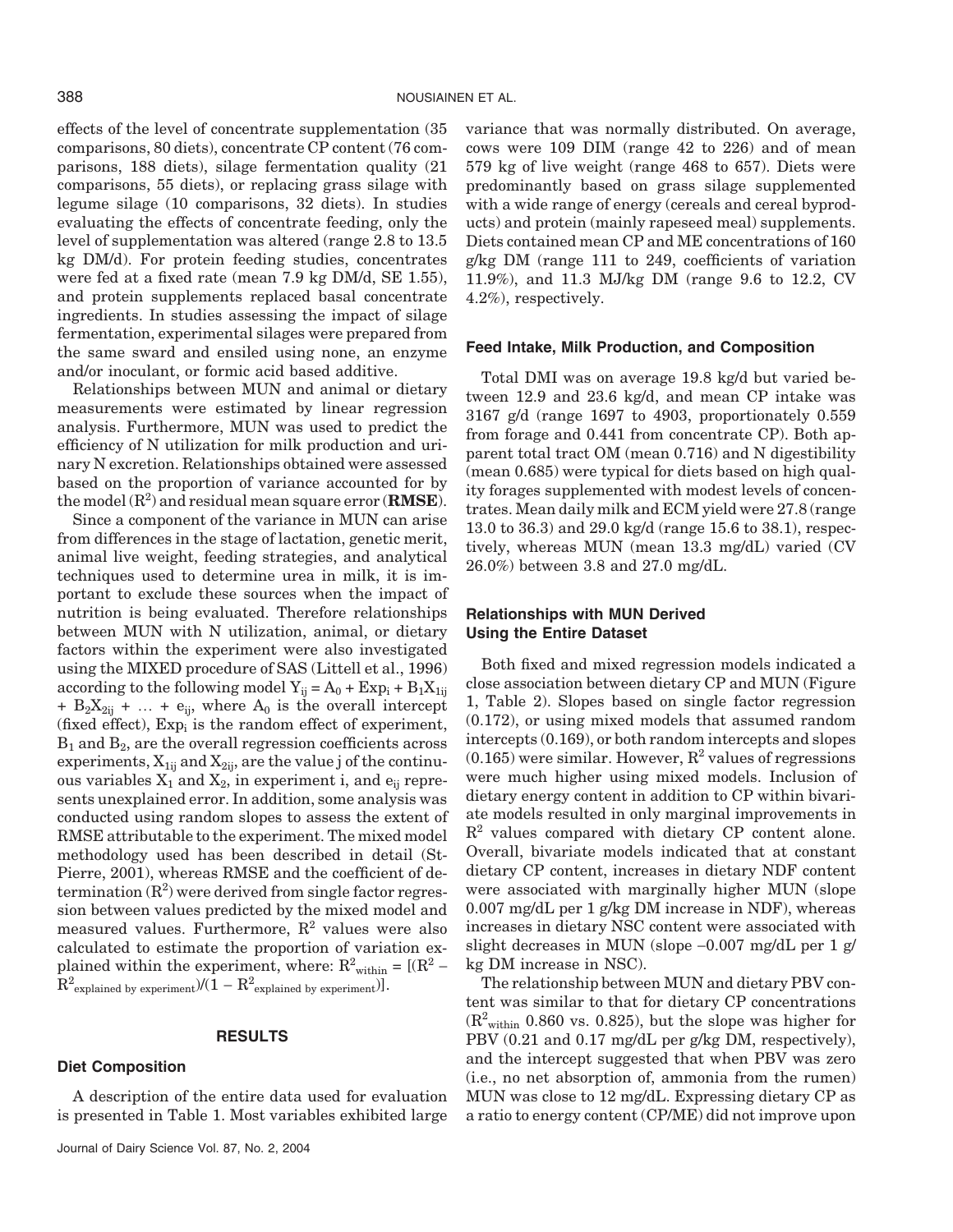### MILK UREA AS A PROTEIN DIAGNOSTIC 389

n Mean SD Min Max DIM 286 109 28.5 42 226 Live weight, kg 297 579 30.4 468 657 Diet composition OM, g/kg DM 304 927 11.0 898 968 CP, g/kg DM 306 160 19.1 111 249 NDF, g/kg DM 304 424 45.1 268 551<br>Starch, g/kg DM 304 145 48.3 25 263 Starch, g/kg DM 304 145 48.3 25 Water-soluble carbohydrates, g/kg DM  $304$  52 24.2 8 122<br>
Ether extract, g/kg DM  $304$  43 6.4 22 72 Ether extract, g/kg DM 304 43 6.4 22 72<br>AAT.<sup>1</sup> g/kg DM 306 92 4.5 78 111  $AAT$ ,<sup>1</sup> g/kg DM  $306$  92 4.5 78 111  $PBV$ ,<sup>2</sup> g/kg DM 306 7 15.5 −28 74  $M \to 3 \overline{M}$  MJ/kg DM 303 11.3 0.47 9.6 12.2 Intake Forage, kg DM/d<br>
Concentrate, kg DM/d<br>
306 11.6 1.69 2.8 13.5<br>
13.5 Concentrate, kg DM/d<br>
Total, kg DM/d<br>
Total, kg DM/d<br>
23.6<br>
23.6<br>
306<br>
306<br>
19.8<br>
1.96<br>
12.9<br>
23.6<br>
23.6 Total, kg DM/d<br>
Concentrate proportion. g/kg DM 306 409 68 216 597 Concentrate proportion, g/kg DM CP, g/d  $306$   $3167$   $502.3$   $1697$   $4903$ NDF, g/d 304 8365 1060.9 5784 11,510 Starch, g/d<br>
Water-soluble carbohydrates, g/d<br>
304 1045 536.2 128 2654 Water-soluble carbohydrates, g/d<br>
AAT  $\alpha$ /d<br>
AAT  $\alpha$ /d<br>
2310<br>
2310<br>
2310 AAT, g/d 306 1820 223.0 1006 2310 PBV, g/d 306 132 304.7 −586 1452 ME, MJ/d 306 222 24.5 131 277 Production<br>Milk, kg/d Milk, kg/d 306 27.8 3.83 13.0 36.3 Energy-corrected milk, kg/d 306 29.0 3.56 15.6 38.1 Milk composition  $\text{Fat, g/kg}$  55.0  $\text{Fat, g/kg}$  3.93  $\text{Fat, g/kg}$  55.0 Protein, g/kg 306 32.5 1.51 29.5 37.8  $MUN_{4}^{4} mg/dL$  306 13.3 3.73 3.8 27.0 Total tract digestibility OM, g/kg 269 716 31.7 621 794 CP, g/kg 269  $269$  685  $43.4$  542 816 NDF, g/kg 254 615 66.3 408 776

**Table 1**. Description of diet composition, nutrient intake, and milk production data used for evaluation.

1 AAT = Amino acids absorbed from the small intestine.

2 PBV = Protein balance in the rumen.

 ${}^{3}$ ME = Metabolizable energy.

4 MUN = Milk urea nitrogen.

the relationship obtained with dietary CP concentration.

The relationship with MUN and CP intake was much weaker than for dietary CP content based on single regression analysis ( $R^2$  = 0.451 vs. 0.778) or using mixed models ( $\mathrm{R}^2_\mathrm{within}$  0.663 vs. 0.860). Bivariate models that included DM or ME intake in addition to CP intake explained much more of the variation in MUN than CP intake alone ( $R_{\text{within}}^2 = 0.871$  and 0.861 vs. 0.663, respectively). Use of a more theoretically sound description of dietary protein in terms of PBV and AAT, or both these parameters and calculated energy balance, did not improve upon these relationships. Milk urea nitrogen was increased in response to both increased AAT and PBV intake, but the slope for PBV was markedly higher than for AAT when both effects were used in the same mixed model (0.002 vs. 0.011 mg/dL per gram AAT or PBV). However, assuming zero changes in N-retention and expressing surplus dietary N from ruminal (PBV-N) or tissue metabolism (AAT-N − milk N) on a DMI basis (g N/kg DM) indicated that both sources had similar effects on MUN (1.19 vs. 1.21 mg/ dL per gram N/kg DMI, data not presented).

Use of the mixed effect model (Table 3) indicated that the intake of rumen degradable N in excess of microbial requirements (PBV-N) increased MUN secretion more than absorbed AA-N intake  $(0.018 \text{ vs. } 0.012 \text{ g/g N in-}$ take;  $P < 0.001$ ), a finding that also held true using the fixed effect model. However, the impact of N losses on MUN secretion due to ammonia N absorption from the rumen or AAT-N intake in excess of requirements (AAT-N intake − milk protein N output) were of similar magnitude.

Silage fermentation characteristics had minor, albeit, significant effects on MUN (data not shown). Mixed model analysis indicated that MUN increased by 0.17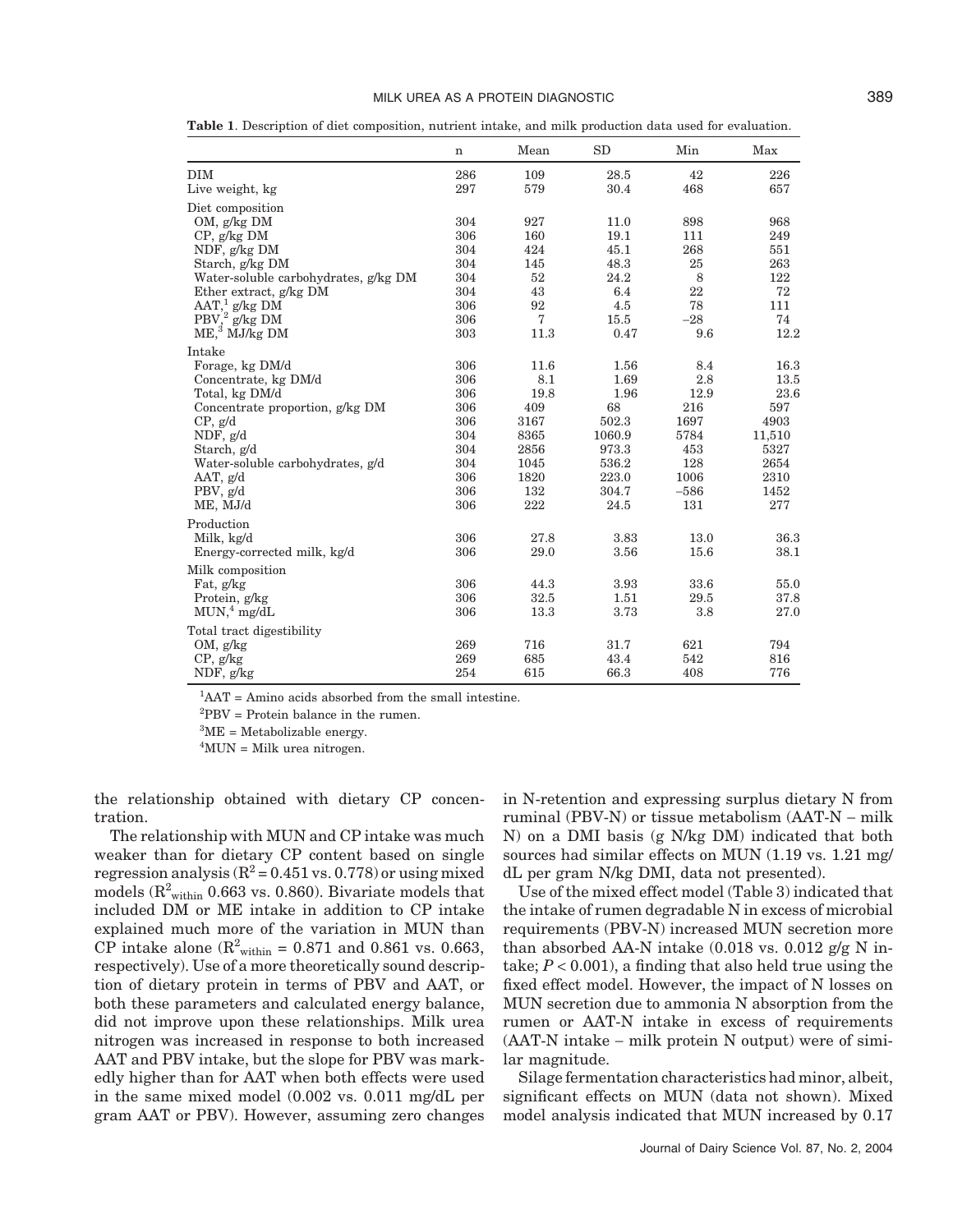

**Figure 1**. Association between dietary CP content and MUN for the entire evaluation dataset  $(n = 306)$ .

(*P* < 0.001) or 0.04 mg/dl (*P* < 0.01) per g/kg DM increase in dietary VFA or lactic acid content, respectively. In addition, MUN was also increased  $0.03 \text{ mg/L}$  ( $P = 0.03$ ) in response to 1 g/kg increases in silage ammonia N concentrations.

The outcome of the mixed effect (random intercepts) model including variables that significantly  $(P < 0.10)$ explained variation in MUN is shown in Table 4. Overall, the model accounted for proportionally 0.957 of total variance, and 0.901 of within experiment variation in MUN. Dietary CP content was the most important nutritional factor in the model. Both dietary energy content and the ratio of AAT to CP were inversely related with MUN, whereas starch and NDF concentrations had slightly positive effects. Concentrations of urea also increased  $(P = 0.04)$  when milk protein content decreased and for silages prepared from sward regrowths relative to the corresponding primary growths  $(P =$ 0.008). Use of a formic acid based additive during ensiling was associated with a decrease in MUN compared with silages conserved using none or enzyme and/or inoculant additives. Inclusion of energy balance or milk yield as fixed factors did not account for more of the variation in MUN, and the respective slopes were not significant  $(P > 0.10)$ .

# **Relationships with MUN Derived Using Data Subsets**

Different data subsets used to assess the reliability of MUN predictions indicated that MUN responses to increases in dietary CP concentration were much the

same, irrespective of dietary manipulation (Table 5). However, the regression coefficient derived between MUN and dietary CP concentration was marginally lower than the overall mean coefficient when protein content was increased through partial or complete replacement of grass silage with legume silage (0.14 vs. 0.17 mg/dL per grams of CP).

The coefficient obtained using the ratio of CP to ME was higher for studies examining the impact of protein supplementation compared with other data subsets. However, relationships obtained using bivariate models indicated similar coefficients for CP and ME intakes, irrespective of data source.

#### **Nitrogen Utilization and Urinary N Excretion**

A negative association existed between MUN and the efficiency of N utilization for milk protein synthesis (Table 6), but dietary CP concentration explained more of the variation in N efficiency than MUN ( $\mathrm{R}^2_\mathrm{within}$  0.769 vs. 0.805). For both fixed and mixed models, inclusion of milk yield improved the accuracy of MUN based predictions of urinary N excretion and efficiency of N utilization. Effects of milk yield and MUN were combined by calculating daily MUN secretion (MUNS, g/d), which explained proportionately 0.835 of within experiment variation in urinary N excretion. Furthermore, this prediction was associated with an RMSE of 14.7 g N per day. For data subsets based on studies assessing concentrate feeding  $(1)$  or protein supplementation  $(2)$ , the following regression equations were derived using mixed effects models:

(1) Urinary N excretion  $(g/d) = 79.6$  ( $\pm 10.30$ ) +  $803(\pm 62.6)$  MUNS ( $R^2$ <sub>within</sub> 0.805, RMSE = 9.6).

(2) Urinary N excretion (g/d) = 32.0 (±5.25) +  $1009(\pm 23.6)$  MUNS ( $R^2$ <sub>within</sub> 0.945, RMSE = 7.7).

In common with N efficiency, dietary CP concentration provided a more accurate prediction of urinary N excretion than MUN. Use of MUNS in combination with dietary CP content resulted in only marginal improvements in the prediction of urinary N excretion for both fixed and random effect models (Table 6).

# **DISCUSSION**

### **Physiological Basis of MUN**

Milk urea nitrogen has often been used to provide an indication of the efficiency of N utilization and to predict N emissions into the environment. Since urea equilibrates rapidly between body fluids (DePeters and Ferguson, 1992) and enters the mammary gland by diffusion, concentrations of urea in plasma and milk are generally closely associated (Oltner and Wiktorsson,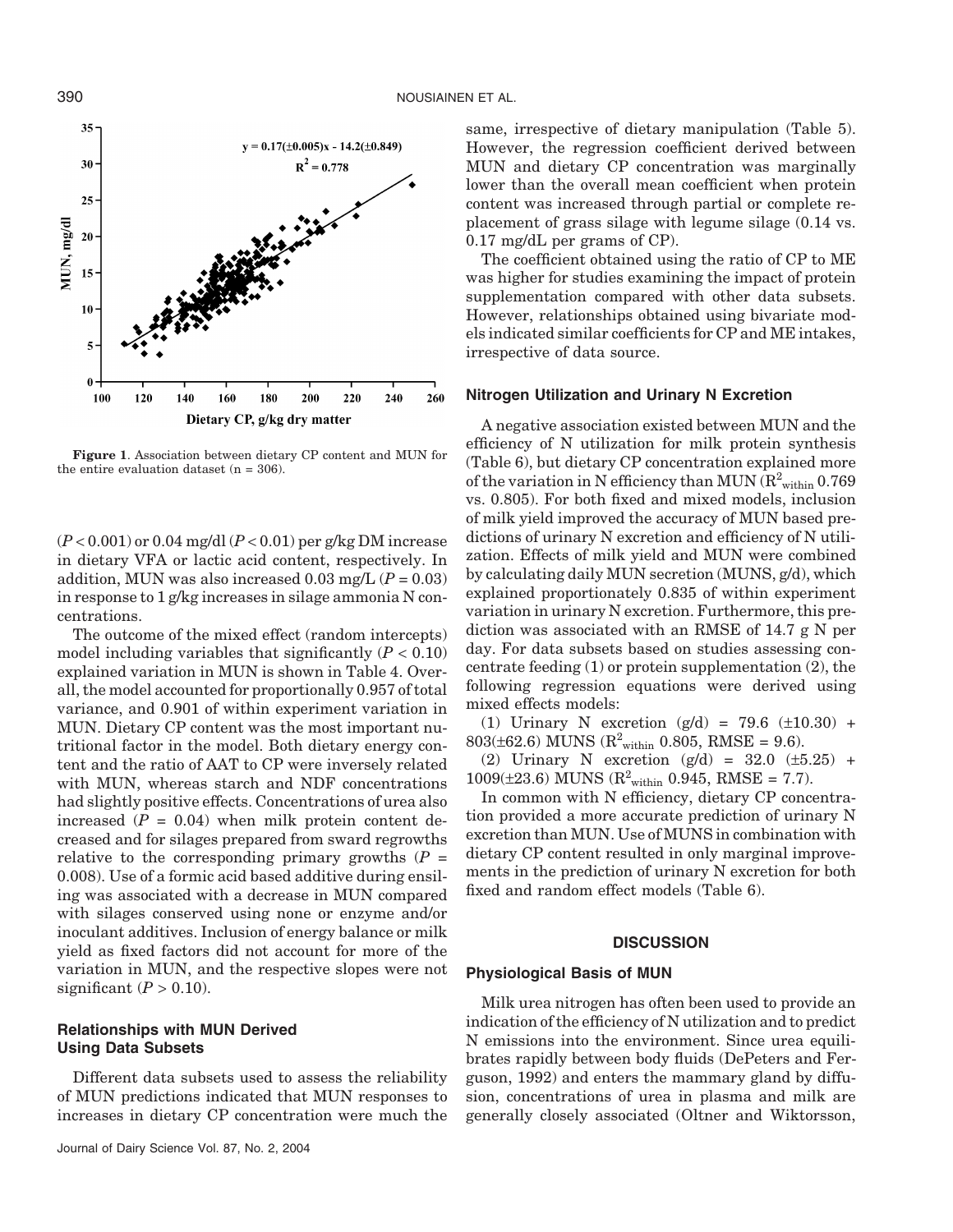**Table 2**. Predictions of milk urea N (mg/dl) according to linear fixed or mixed effects regression models based on diet composition, nutrient intake, or milk yield as independent regression variables (model:  $Y = A + BX_1 + CX_2$ , where A is the intercept, B and C represent regression variables, and Exp is the random effects of experiment used in mixed effects regression models,  $n = 306$ .

| $X_1, X_2$           | A       | <b>SE</b>  | $P$ -value | B     | <b>SE</b> | $P$ -value | $\mathcal{C}$ | <b>SE</b> | $P$ -value | <b>RMSE</b> | <b>CV</b> | $\mathbb{R}^2$ | $\mathbb{R}^2$<br>within<br>Exp |
|----------------------|---------|------------|------------|-------|-----------|------------|---------------|-----------|------------|-------------|-----------|----------------|---------------------------------|
| Diet composition     |         |            |            |       |           |            |               |           |            |             |           |                |                                 |
| $\mathrm{CP}^1$      | $-14.2$ | 0.85       | < 0.001    | 0.17  | 0.005     | < 0.001    |               |           | < 0.001    | 1.76        | 13.2      | 0.778          |                                 |
| CP, Exp              | $-13.7$ | 0.71       | < 0.001    | 0.17  | 0.004     | < 0.001    |               |           | < 0.001    | 0.81        | 6.1       | 0.952          | 0.860                           |
| $CP, ME^2$           | 1.1     | 2.54       | 0.665      | 0.18  | 0.005     | < 0.001    | $-1.421$      | 0.2229    | < 0.001    | 1.65        | 12.4      | 0.804          |                                 |
| CP, ME, Exp          | $-2.2$  | 2.56       | 0.402      | 0.17  | 0.004     | < 0.001    | $-1.032$      | 0.2204    | < 0.001    | 0.79        | 5.9       | 0.955          | 0.869                           |
| $CP$ , ND $F3$       | $-18.2$ | 1.43       | < 0.001    | 0.18  | 0.005     | < 0.001    | 0.008         | 0.0023    | 0.001      | 1.72        | 12.9      | 0.786          |                                 |
| CP, NDF, Exp         | $-17.4$ | 1.23       | < 0.001    | 0.17  | 0.004     | < 0.001    | 0.007         | 0.0020    | < 0.001    | 0.80        | 6.0       | 0.954          | 0.866                           |
| CP, NSC <sup>4</sup> | $-11.5$ | 1.22       | < 0.001    | 0.17  | 0.005     | < 0.001    | $-0.007$      | 0.0023    | 0.002      | 1.73        | 13.0      | 0.785          |                                 |
| CP, NSC, Exp         | $-10.9$ | 1.11       | < 0.001    | 0.16  | 0.004     | < 0.001    | $-0.006$      | 0.0020    | 0.002      | 0.80        | 6.0       | 0.954          | 0.866                           |
| PBV <sup>5</sup>     | 11.9    | 0.11       | < 0.001    | 0.21  | 0.007     | < 0.001    |               |           |            | 1.80        | 13.5      | 0.767          |                                 |
| PBV, Exp             | 11.8    | 0.26       | < 0.001    | 0.21  | 0.006     | < 0.001    |               |           |            | 0.91        | 6.8       | 0.940          | 0.825                           |
| CP/ME                | $-13.7$ | 0.83       | < 0.001    | 1.90  | 0.058     | < 0.001    |               |           | < 0.001    | 1.75        | 13.2      | 0.778          |                                 |
| CP/ME, Exp           | $-12.5$ | 0.72       | < 0.001    | 1.82  | 0.047     | < 0.001    |               |           | < 0.001    | 0.87        | 6.5       | 0.946          | 0.841                           |
| Intake               |         |            |            |       |           |            |               |           |            |             |           |                |                                 |
| CP                   | $-2.5$  | 1.01       | 0.015      | 0.005 | 0.0003    | < 0.001    |               |           | < 0.001    | 2.76        | 20.7      | 0.451          |                                 |
| CP, Exp              | $-5.8$  | 0.95       | < 0.001    | 0.006 | 0.0003    | < 0.001    |               |           | < 0.001    | 1.26        | 9.5       | 0.885          | 0.663                           |
| CP, ME               | 11.6    | 0.87       | < 0.001    | 0.009 | 0.0003    | < 0.001    | $-0.117$      | 0.0051    | < 0.001    | 1.68        | 12.6      | 0.798          |                                 |
| CP, ME, Exp          | 12.0    | 1.02       | < 0.001    | 0.008 | 0.0002    | < 0.001    | $-0.114$      | 0.0054    | < 0.001    | 0.81        | 6.1       | 0.953          | 0.861                           |
| <b>PBV</b>           | 11.9    | 0.11       | < 0.001    | 0.011 | 0.0003    | < 0.001    |               |           | < 0.001    | 1.75        | 13.1      | 0.780          |                                 |
| PBV, Exp             | 11.8    | 0.25       | < 0.001    | 0.011 | 0.0003    | < 0.001    |               |           | < 0.001    | 0.89        | 6.7       | 0.943          | 0.832                           |
| CP, DM               | 14.3    | 1.02       | < 0.001    | 0.009 | 0.0003    | < 0.001    | $-1.439$      | 0.0681    | < 0.001    | 1.76        | 13.2      | 0.778          |                                 |
| CP, DM, Exp          | 17.7    | 1.21       | < 0.001    | 0.009 | 0.0002    | < 0.001    | $-1.618$      | 0.0729    | < 0.001    | 0.78        | 5.9       | 0.956          | 0.871                           |
| $AAT6$ , PBV         | 9.0     | 0.81       | < 0.001    | 0.002 | 0.0004    | < 0.001    | 0.011         | 0.0003    | < 0.001    | 1.71        | 12.9      | 0.789          |                                 |
| AAT, PBV, Exp        | 8.8     | $\rm 0.96$ | < 0.001    | 0.002 | 0.0005    | 0.001      | 0.011         | 0.0003    | < 0.001    | 0.87        | 6.5       | 0.945          | 0.839                           |
| Yield                |         |            |            |       |           |            |               |           |            |             |           |                |                                 |
| Milk <sup>7</sup>    | 9.7     | 1.55       | < 0.001    | 0.13  | 0.055     | 0.020      |               |           | < 0.001    | 3.70        | 27.8      | 0.014          |                                 |
| Milk, Exp            | 3.9     | 2.41       | 0.111      | 0.35  | 0.085     | < 0.001    |               |           | < 0.001    | 2.08        | 15.6      | 0.687          | 0.082                           |

 ${}^{1}CP$  = Crude protein (g/kg DM).

 ${}^{2}$ ME = Metabolizable energy (MJ/kg DM).

 ${}^{3}NDF$  = Neutral detergent fiber (g/kg DM).

4 NSC = Nonstructural carbohydrates (g/kg DM).

 ${}^{5}$ PBV = Protein balance value (g/kg DM).

 ${}^{6}$ AAT = Absorbed amino acids (g/d).

 $^7$ Milk = Milk yield (kg/d).

1983; Roseler et al., 1993; Broderick and Clayton, 1997; Kauffman and St-Pierre, 2001). Milk urea is also derived from arginine catabolism in the mammary gland (Annison, 1983), but this does not appear to be quantitatively important.

The intake of PBV had a greater effect on MUN than AAT (Table 2), which may reflect the close association between AAT and energy intake. Including ME intake as an additional independent variable reduced the difference between coefficients for AAT and PBV (MUN

**Table 3**. Predictions of milk urea nitrogen secretion (g/d) based on PBV-N and AAT-N intake according to fixed or mixed effects linear regression models;  $Y = A + BX_1 + CX_2$ , where A is the intercept, B and C represent regression variables, and Exp is the random effect of experiment used in mixed effects regression models, n = 306).

| $X_1, X_2$                         |         | SE    | P-value B |       | SЕ     | P-value C |       | SЕ     | P-value | RMSE  | $R^2$  | $\mathrm{R}^2$<br>within<br>Exp |
|------------------------------------|---------|-------|-----------|-------|--------|-----------|-------|--------|---------|-------|--------|---------------------------------|
| PBV-NI, $1$ AAT-NI <sup>2</sup>    | $-1.05$ | 0.249 | < 0.001   | 0.019 | 0.0006 | < 0.001   | 0.015 | 0.0009 | < 0.001 | 0.528 | 0.8096 |                                 |
| PBV-NI, AAT-NI, <sup>2</sup> Exp   | $-0.27$ | 0.277 | 0.335     | 0.018 | 0.0005 | < 0.001   | 0.012 | 0.0009 | < 0.001 | 0.250 | 0.9573 | 0.769                           |
| PBV-NI, Excess AAT-NI <sup>3</sup> | 0.55    | 0.263 | 0.036     | 0.019 | 0.0008 | < 0.001   | 0.018 | 0.0017 | < 0.001 | 0.641 | 0.7191 |                                 |
| PBV-NI, Excess AAT-NI, Exp         | 0.81    | 0.247 | 0.002     | 0.018 | 0.0006 | < 0.001   | 0.016 | 0.0016 | < 0.001 | 0.262 | 0.9532 | 0.769                           |

 ${}^{1}$ PBV-NI = Excess rumen degradable N intake (g/d).

 ${}^{2}$ AAT-NI = Intake of absorbed amino acid N (g/d).

<sup>3</sup>Excess AAT-NI = Milk protein N – intake of absorbed amino acid N (g/d).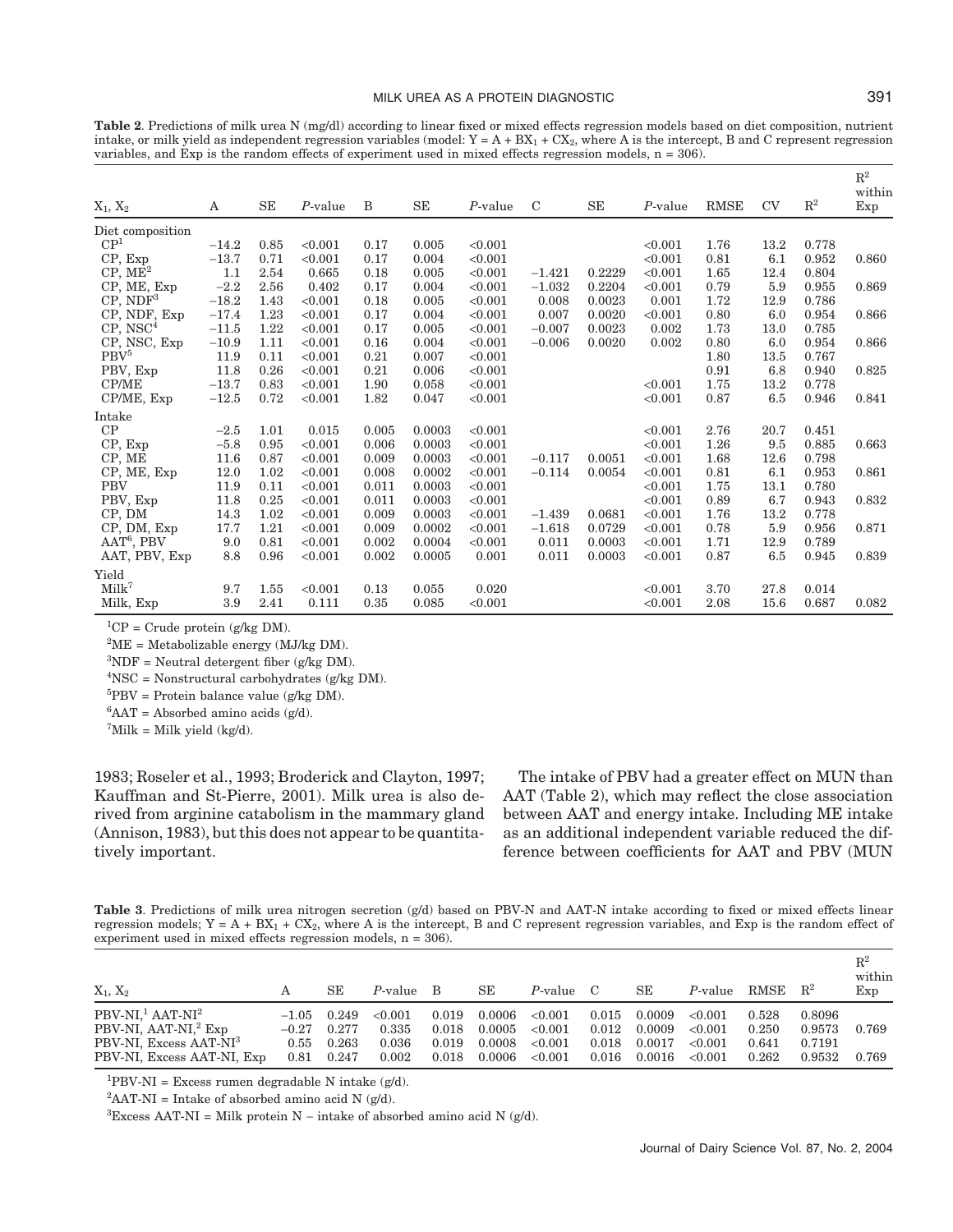#### 392 NOUSIAINEN ET AL.

**Table 4**. Identification of dietary and production parameters that made a significant contribution in regressions with milk urea nitrogen concentration (mg/dl) according to mixed effects linear regression models (experiment used as a random factor,  $n = 259$ , root mean square error = 0.68,  $R^2 = 0.957$ ).

| Effect                        | Estimate<br>(mg/dl) | Standard<br>error | t Value | Pr >  t |
|-------------------------------|---------------------|-------------------|---------|---------|
| Intercept $(g/kg \text{ DM})$ | 9.6                 | 6.36              | $1.5\,$ | 0.1405  |
| $CP$ (g/kg DM)                | 0.17                | 0.012             | 13.72   | < 0.001 |
| AAT/CP <sup>1</sup>           | $-0.01$             | 0.005             | $-2.62$ | 0.0094  |
| ME <sup>2</sup>               | $-1.36$             | 0.346             | $-3.92$ | 0.0001  |
| Starch $(g/kg DM)$            | 0.02                | 0.003             | 5.65    | < 0.001 |
| $NDF3$ (g/kg DM)              | 0.01                | 0.004             | 1.84    | 0.0669  |
| Milk protein content $(g/kg)$ | $-0.18$             | 0.089             | $-2.05$ | 0.0412  |
| Silage harvest <sup>4</sup>   | $-0.68$             | 0.253             | $-2.7$  | 0.0076  |
| Silage additive <sup>5</sup>  | $-0.55$             | 0.227             | $-2.4$  | 0.0174  |

1 Amino acids absorbed (g) from the small intestine per kg CP.

<sup>2</sup>Metabolizable energy (MJ/kg DM).

3 Neutral detergent fiber (g/kg DM).

4 Silage harvest refers to a comparison of silages harvested from primary or corresponding regrowths of grass or grass legume swards.

5 Silage additive refers to a comparison of silages prepared without additive or a biological inoculant or formic acid based ensiling additive.

 $(mg/dl) = 10.4(\pm 0.90) + 0.007(\pm 0.00015) \times AAT$  intake  $(g/d)$  + 0.010(±0.00037) × PBV intake  $(g/d)$  –  $0.047(\pm 0.0136) \times ME$  intake (MJ/d)). This relationship suggests that each gram of absorbed N derived from AA increased MUN to a lesser extent than that from rumen ammonia, a finding consistent with a 50% higher

coefficient for rumen degradable than undegraded N intake (DePeters and Ferguson, 1992).

Prediction of MUN secretion based on PBV-N and AAT-N intake also suggests that absorption of N from ruminal ammonia has a markedly greater impact than tissue AA catabolism (Table 3). However, absorbed AA

**Table 5**. Predictions of milk urea nitrogen (mg/dl) based on mixed linear effects regression models  $(Y = A + BX_1 + CX_2)$  in studies where nutrient intake was manipulated by the level of concentrate feeding, protein supplementation level, forage type (legume vs. grass silages), or silage fermentation quality. (Experiment was used as random factor.)

| Dataset            | $X_1, X_2$                  | $\mathbf n$ | A       | SE   | P-value | B    | SE    | P-value | C       | SE    | $P$ -value | RMSE | <b>CV</b> | $\mathbb{R}^2$ |
|--------------------|-----------------------------|-------------|---------|------|---------|------|-------|---------|---------|-------|------------|------|-----------|----------------|
| Concentrate levels |                             |             |         |      |         |      |       |         |         |       |            |      |           |                |
|                    | $\mathrm{CP}^1$             | 80          | $-13.4$ | 1.74 | < 0.001 | 0.17 | 0.011 | < 0.001 |         |       |            | 0.49 | 3.80      | 0.974          |
|                    | $CP/ME^3$                   | 80          | $-9.5$  | 1.82 | < 0.001 | 1.60 | 0.131 | < 0.001 |         |       |            | 0.65 | 5.06      | 0.954          |
|                    | $\rm{CPI^4}$ , $\rm{MEI^5}$ | 80          | 9.8     | 0.97 | < 0.001 | 0.01 | 0.001 | < 0.001 | $-0.10$ | 0.008 | < 0.001    | 0.55 | 4.25      | 0.967          |
|                    | PBV <sup>2</sup>            | 80          | 12.1    | 0.21 | < 0.001 | 0.18 | 0.015 | < 0.001 |         |       |            | 0.65 | 5.08      | 0.953          |
| Protein levels     |                             |             |         |      |         |      |       |         |         |       |            |      |           |                |
|                    | CP                          | 188         | $-14.6$ | 0.68 | < 0.001 | 0.17 | 0.004 | < 0.001 |         |       |            | 0.53 | 6.43      | 0.952          |
|                    | CP/ME                       | 188         | $-13.5$ | 0.68 | < 0.001 | 1.88 | 0.048 | < 0.001 |         |       |            | 0.55 | 7.34      | 0.937          |
|                    | CPI, MEI                    | 188         | 10.8    | 1.63 | < 0.001 | 0.01 | 0.000 | < 0.001 | $-0.11$ | 0.009 | < 0.001    | 0.52 | 6.61      | 0.949          |
|                    | <b>PBV</b>                  | 188         | 11.5    | 0.21 | < 0.001 | 0.24 | 0.006 | < 0.001 |         |       |            | 0.55 | 6.90      | 0.945          |
| Forage type        |                             |             |         |      |         |      |       |         |         |       |            |      |           |                |
|                    | CP                          | 24          | $-7.6$  | 1.85 | 0.003   | 0.14 | 0.011 | < 0.001 |         |       |            | 0.99 | 5.39      | 0.945          |
|                    | CP/ME                       | 24          | $-7.6$  | 1.83 | 0.003   | 1.61 | 0.118 | < 0.001 |         |       |            | 0.89 | 5.12      | 0.950          |
|                    | CPI, MEI                    | 24          | 16.2    | 2.88 | < 0.001 | 0.01 | 0.001 | < 0.001 | $-0.10$ | 0.014 | < 0.001    | 0.87 | 5.00      | 0.952          |
|                    | <b>PBV</b>                  | 24          | 13.8    | 0.50 | < 0.001 | 0.18 | 0.012 | < 0.001 |         |       |            | 0.84 | 4.88      | 0.955          |
| Silage quality     |                             |             |         |      |         |      |       |         |         |       |            |      |           |                |
|                    | CP                          | 55          | $-17.3$ | 1.49 | < 0.001 | 0.19 | 0.009 | < 0.001 |         |       |            | 0.72 | 5.28      | 0.937          |
|                    | CP/ME                       | 55          | $-10.3$ | 1.30 | < 0.001 | 1.63 | 0.084 | < 0.001 |         |       |            | 0.79 | 5.80      | 0.924          |
|                    | CPI, MEI                    | 55          | 13.1    | 2.09 | 0.001   | 0.01 | 0.000 | < 0.001 | $-0.12$ | 0.008 | < 0.001    | 0.74 | 5.40      | 0.934          |
|                    | <b>PBV</b>                  | 55          | 11.4    | 0.35 | < 0.001 | 0.21 | 0.012 | < 0.001 |         |       |            | 0.87 | 6.33      | 0.909          |

 ${}^{1}CP$  = Crude protein (g/kg dry matter DM).

 ${}^{2}$ PBV = Protein balance value (g/kg DM).

 ${}^{3}$ ME = Metabolizable energy (MJ/ kg DM).

 ${}^{5}\text{MEI}$  = Metabolizable energy intake (MJ/d).

Journal of Dairy Science Vol. 87, No. 2, 2004

 ${}^{4}$ CPI = Crude protein intake (g/d).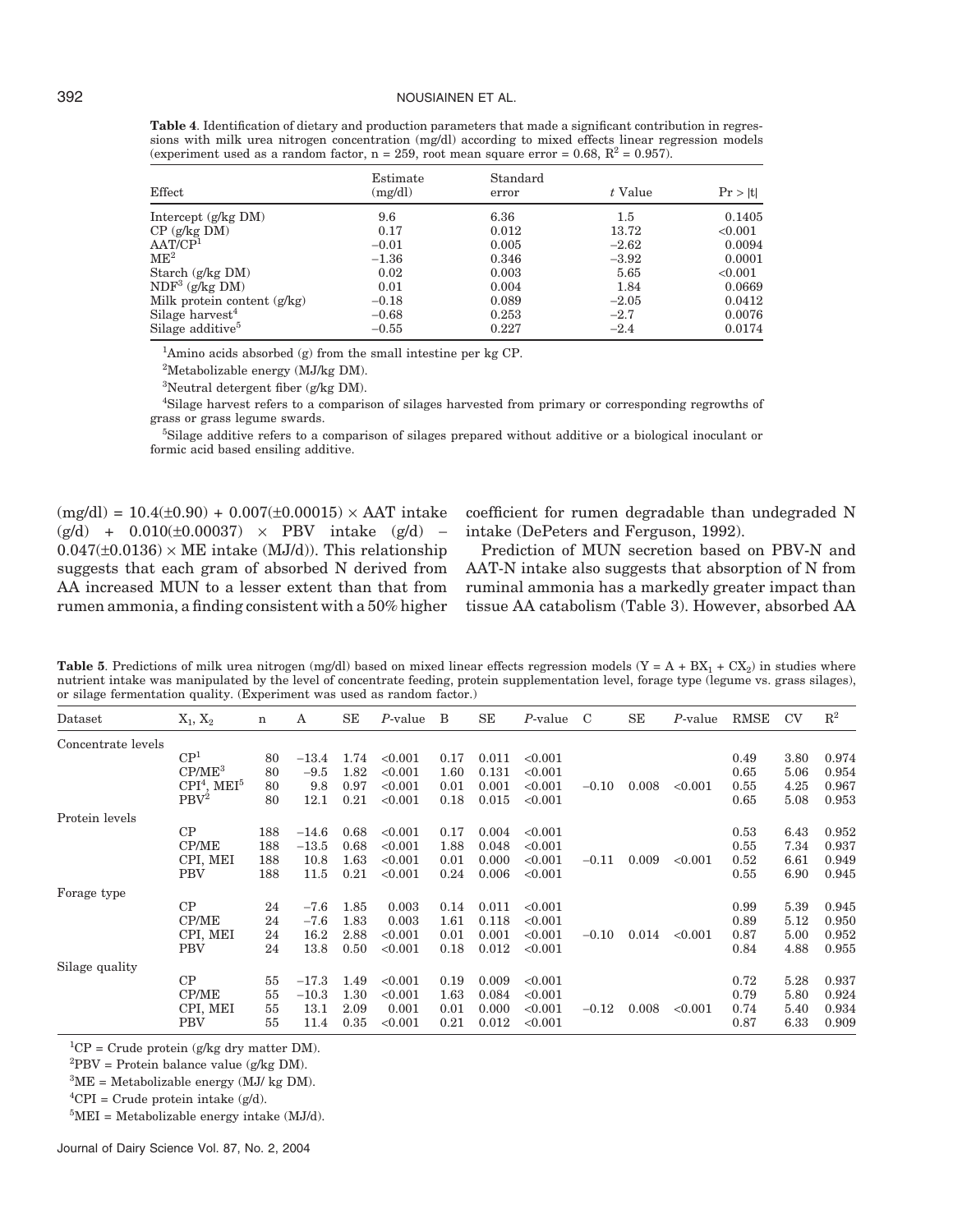$\mathbf{R}^{9}$ 

Table 6. Predictions of the efficiency of nitrogen (N) utilization for milk protein synthesis (g/kg N intake) and urinary N excretion (g/d) based on MUN<sup>1</sup> or daily MUN secretion, dietary CP content and milk yield according to linear fixed or mixed effects regression models;  $Y = A + BX_1 + CX_2$ , where A is the intercept, B and C represent regression variables, and Exp is the random effect of experiment used in mixed effects regression models, (n = 306).

| $\mathrm{X}_1,\,\mathrm{X}_2{}^1$ | Α      | SE   | $\boldsymbol{P}$ | B      | SE    | $\boldsymbol{P}$ | $\mathcal{C}$ | SE     | $\boldsymbol{P}$ | <b>RMSE</b> | <b>CV</b> | $\mathbb{R}^2$ | $\mathbf{R}^{\mu}$<br>within<br>Exp |
|-----------------------------------|--------|------|------------------|--------|-------|------------------|---------------|--------|------------------|-------------|-----------|----------------|-------------------------------------|
| N utilization                     |        |      |                  |        |       |                  |               |        |                  |             |           |                |                                     |
| MUN <sup>1</sup>                  | 369    | 4.6  | < 0.001          | $-6.6$ | 0.33  | < 0.001          |               |        |                  | 21.5        | 7.67      | 0.567          |                                     |
| MUN, Exp                          | 378    | 4.7  | < 0.001          | $-7.3$ | 0.24  | < 0.001          |               |        |                  | 8.8         | 3.12      | 0.928          | 0.769                               |
| MUN, Milk <sup>2</sup>            | 304    | 8.6  | < 0.001          | $-7.0$ | 0.30  | < 0.001          | 2.50          | 0.2916 | < 0.001          | 19.3        | 6.89      | 0.651          |                                     |
| MUN, Milk, Exp                    | 348    | 11.8 | < 0.001          | $-7.5$ | 0.25  | < 0.001          | 1.17          | 0.4294 | 0.007            | 8.8         | 3.12      | 0.928          | 0.769                               |
| CP                                | $-233$ | 10.8 | < 0.001          | 2.8    | 0.07  | < 0.001          |               |        |                  | 23.3        | 10.93     | 0.853          |                                     |
| CP, Exp                           | $-248$ | 9.9  | < 0.001          | 2.8    | 0.06  | < 0.001          |               |        |                  | 11.9        | 5.60      | 0.961          | 0.897                               |
| CP, MUN                           | $-201$ | 16.1 | < 0.001          | 2.4    | 0.16  | < 0.001          | 2.27          | 0.808  | 0.005            | 22.1        | 10.52     | 0.860          |                                     |
| CP, MUN, Exp                      | $-228$ | 15.4 | < 0.001          | 2.7    | 0.15  | < 0.001          | 0.43          | 0.841  | 0.611            | 11.2        | 5.34      | 0.964          | 0.904                               |
| Urine N output                    |        |      |                  |        |       |                  |               |        |                  |             |           |                |                                     |
| MUN                               | 34     | 6.7  | < 0.001          | 13.4   | 0.49  | < 0.001          |               |        |                  | 30.4        | 14.47     | 0.735          |                                     |
| MUN, Exp                          | 26     | 7.8  | 0.002            | 14.1   | 0.47  | < 0.001          |               |        |                  | 16.7        | 7.97      | 0.920          | 0.787                               |
| MUN, Milk                         | $-28$  | 13.8 | 0.042            | 12.8   | 0.48  | < 0.001          | 2.49          | 0.4878 | < 0.001          | 29.0        | 13.80     | 0.759          |                                     |
| MUN, Milk, Exp                    | $-127$ | 20.1 | < 0.001          | 13.1   | 0.43  | < 0.001          | 6.00          | 0.7345 | < 0.001          | 14.6        | 6.96      | 0.939          | 0.838                               |
| CP <sup>3</sup>                   | $-233$ | 10.8 | < 0.001          | 2.76   | 0.066 | < 0.001          |               |        |                  | 23.3        | 10.93     | 0.853          |                                     |
| $CP$ , $Exp$                      | $-248$ | 10.0 | < 0.001          | 2.85   | 0.058 | < 0.001          |               |        |                  | 11.9        | 5.60      | 0.961          | 0.897                               |
| CP, Milk                          | $-262$ | 12.1 | < 0.001          | 2.64   | 0.068 | < 0.001          | 1.66          | 0.3560 | < 0.001          | 22.5        | 10.56     | 0.863          |                                     |
| CP, Milk, Exp                     | $-313$ | 13.8 | < 0.001          | 2.69   | 0.060 | < 0.001          | 3.28          | 0.5103 | < 0.001          | 11.1        | 5.21      | 0.967          | 0.911                               |
| MUNS <sup>4</sup>                 | 64     | 5.9  | < 0.001          | 850    | 32.3  | < 0.001          |               |        |                  | 31.1        | 14.80     | 0.723          |                                     |
| MUNS, Exp                         | 44     | 6.9  | < 0.001          | 992    | 28.4  | < 0.001          |               |        |                  | 14.7        | 7.01      | 0.938          | 0.835                               |
| CP, MUNS                          | $-187$ | 15.4 | < 0.001          | 2.27   | 0.135 | < 0.001          | 199           | 45.1   | < 0.001          | 21.1        | 10.40     | 0.866          |                                     |
| CP, MUNS, Exp                     | $-180$ | 15.1 | < 0.001          | 2.19   | 0.139 | < 0.001          | 239           | 51.8   | < 0.001          | 10.8        | 5.34      | 0.967          | 0.913                               |

 ${}^{1}$ MUN = Milk urea nitrogen (mg/dl).

 ${}^{2}$ Milk = Milk yield (kg/d).

3 CP = Diet crude protein content (g/kg DM).

 $4$ MUNS = Milk urea nitrogen secretion (g/d).

not utilized for milk protein synthesis had similar effects on milk urea N yield as ruminal N losses. This finding is not consistent with the view that the contribution of urea in biological fluids from AA absorption and subsequent metabolism is relatively minor (Hof et al., 1997; Schepers and Meijer, 1998). Based on theoretical considerations, these sources would be expected to have similar effects on MUN, because both ammonia N absorbed from the rumen and absorbed AA N not utilized for milk protein synthesis, or retained in body tissues, are metabolized to urea in the liver. Furthermore, MUN has increased in response to postruminal casein infusions in cows fed grass silage based diets (Huhtanen et al., 1997; Vanhatalo et al., 2003), strongly suggesting that AA catabolism is a significant source of BUN and MUN. Consistent with regression coefficients obtained in this evaluation, both ruminal and duodenal infusions of casein have increased MUN, but the response to ruminal infusions was higher (Khalili and Huhtanen, 2002), due to higher milk protein secretion and smaller losses of absorbed N.

### **The Effect of Diet on MUN**

For both fixed and mixed models, dietary CP concentration was the best single predictor of MUN, which is in direct contrast to a number of studies identifying the dietary ratio of CP to energy as the most important nutritional factor affecting MUN (e.g., Oltner and Wiktorsson, 1983; Kirchgessner et al., 1986). Oltner and Wiktorsson (1983) postulated that MUN was more closely associated with the ratio of CP to energy in the diet. However, further interpretation of mean treatment data of this study indicated that the relationship between MUN with dietary CP content  $(R^2 = 0.92)$  was as strong as that for the CP/ME ratio  $(R^2 = 0.92)$ . Similar findings can also be explained by variations in the CP/ ME ratio being confounded with dietary CP concentrations, because increases in energy intake were associated with concomitant decreases in protein supplementation. Broderick and Clayton (1997) also reported marginally closer relationships between MUN with dietary CP content than the ratio of CP to net energy for lactation. However, within the current dataset, differences in dietary CP ( $\mathbb{R}^2$  = 0.89) rather than ME content ( $\mathbb{R}^2$  = 0.03), were the major source of variation in the ratio of dietary CP to ME. Furthermore, true variance in dietary ME concentrations may be lower than estimates suggest, due to negative associative effects of digestion resulting in the increase in energy content with more intensive concentrate feeding being lower than expected (Huhtanen, 1998).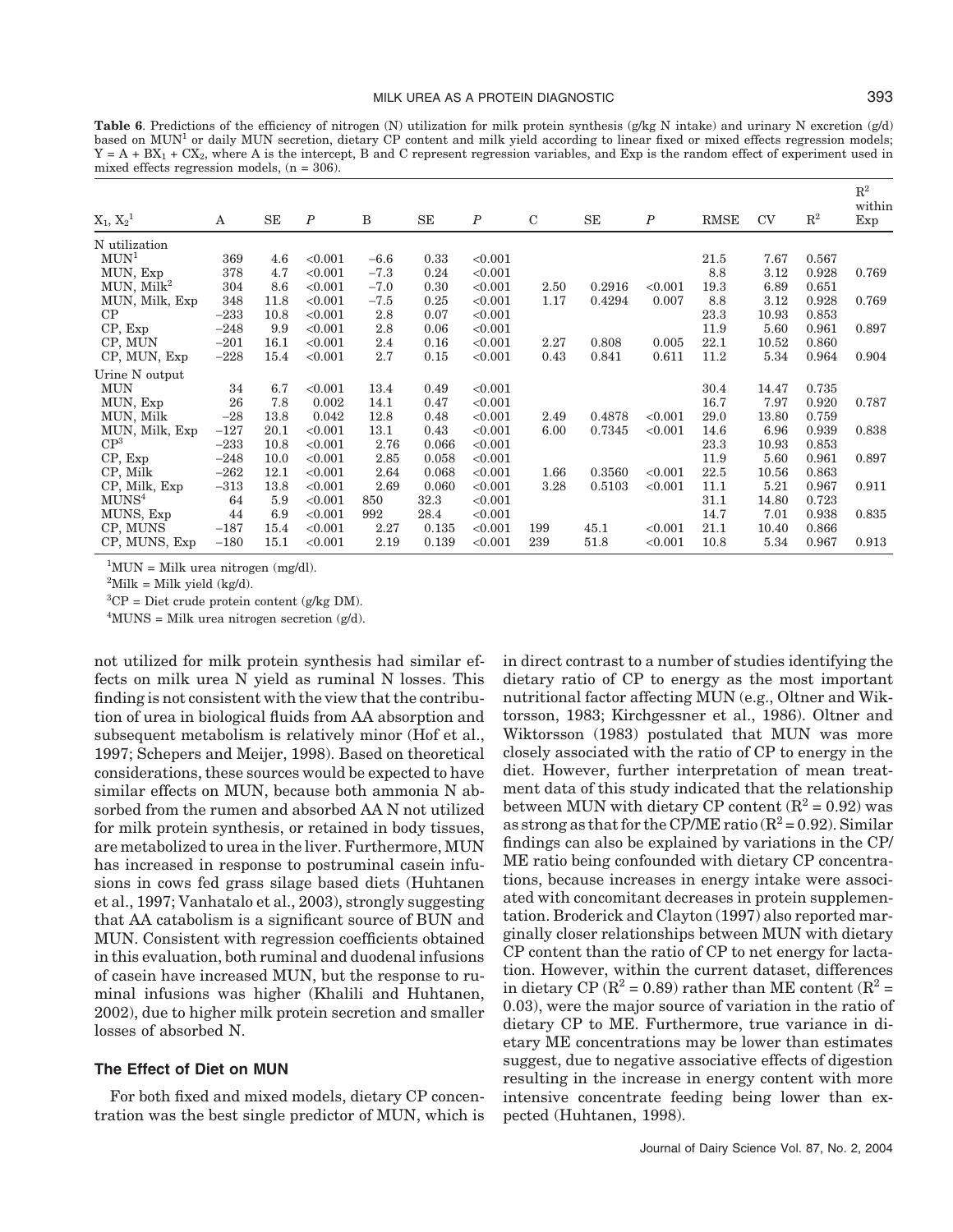It has been suggested that a restriction in energy supply increases MUN (Kirchgessner et al., 1986), but there was no evidence of a close positive association with calculated energy balance based on the current evaluation. This apparent discrepancy may reflect energy balance being confounded with dietary CP content in many studies.

Use of both dietary AAT and PBV as independent variables in bivariate models would be expected to account for more variation in MUN than dietary CP, but this evaluation does not support this (Table 2). The lack of improvement in the prediction of MUN suggests that the errors in estimating rumen degradable and undegradable protein outweigh the potential benefits in accounting for different physiological sources of urea secreted in milk. Even though AAT and PBV content failed to explain substantially more of the variance in MUN than CP content for the entire dataset, individual studies have established that MUN is also related to the quality of dietary protein. In a recent comparison over a wide range of inclusion rates, iso-nitrogenous supplements of heat-treated rapeseed expeller elicited higher milk protein and lower MUN responses compared with solvent-extracted soybean meal in cows fed grass silage based diets (Shingfield et al., accepted). Similarly, provision of comparable amounts of dietary N as rapeseed expeller enhanced milk protein output and reduced secretion of urea in milk, compared with dietary urea supplements or the use of higher N fertilizer application rates to increase grass silage CP content (Shingfield et al., 2001).

Irrespective of the model or dataset used, the intercept of the regression between dietary PBV concentration (or PBV intake) and MUN was approximately 11.7 mg/dL, suggesting at this concentration the availability of degradable N and energy supply in the rumen are essentially balanced. A very similar value of 10.7 mg/ dL has been derived based on the metabolizable protein system adopted in the Netherlands (Hof et al., 1997). However, measurements of microbial protein entering the omasal canal have suggested that microbial N requirements can be satisfied (Ahvenjärvi et al., 1999, 2002) even for diets containing negative amounts of PBV based on the Finnish metabolizable protein system (Tuori et al., 2002).

### **Practical Applications of MUN**

Milk urea nitrogen can be relatively easily analyzed in bulk tank or individual milk samples of herds participating in herd improvement schemes (see Godden et al., 2000). This evaluation supports the suggestion that measurements of MUN could be used to assess the adequacy of protein feeding in dairy cows and the efficiency of N utilization for milk production (Broderick and Clayton, 1997; Jonker et al., 1998 and 2002; Kohn et al., 2002).

Of all the components assessed, dietary CP content was the most influential with respect to MUN and could therefore be used to predict CP concentrations of diets fed on-farm. Based on measurements from all experiments and diets  $(n = 306)$  dietary CP content was accurately predicted from MUN as:  $CP$  (g/kg DM) =  $99.8(1.9)$  $+4.5(\pm 0.01) \times \text{MUN (mg/dL)} (R^2 = 0.779; \text{RMSE } 9.0 \text{ g/kg}$ DM). Both the intercept (93.4) and regression coefficient (5.0) were similar when the effects of between-experiment variations were omitted or taken into account, whereas the RMSE of 9.0 (g/kg DM) is sufficiently small to suggest that this equation could be used to assess protein adequacy under most practical feeding situations. In spite of a higher intercept and regression coefficient, this prediction is consistent with that from an earlier evaluation of the potential of MUN to predict on-farm dietary CP content (Broderick and Clayton, 1997). Even though these parameters are different, due to variations in mean dietary CP content and a tendency for curvilinear association with MUN at high CP concentrations in the diet  $(P = 0.01$  for quadratic slope in data subset of legume forages), this does not necessarily negate the use of MUN measurements, provided that the prediction equation is applied to similar nutritional circumstances under which it was developed. For example, when comparing measured MUN concentrations (Frank and Swensson, 2002) and those estimated based on the relationship between dietary CP and MUN (Table 2), a close correlation existed between observed and predicted values ( $\mathbb{R}^2$  = 0.95, RMSE = 0.74).

In addition to assessing dietary CP content, measurements of MUN may also yield useful information concerning the utilization of dietary rumen degradable protein. This evaluation suggests that for diets based on grass silage, a MUN value of 11.7 mg/dL is consistent with the N requirements of rumen microbes being satisfied. Because recycling of N into the rumen was not accounted for, a lower concentration may well be adequate. A quadratic relationship between MUN and milk protein yield (Figure 2) indicates that increases in milk protein yield could be expected in response to high quality protein supplements beyond MUN concentrations of 11.7 mg/dL. Even though production responses can be attained above MUN values of 16 mg/dL, this occurs at the expense of a reduction in the efficiency of N utilization (Figure 2). The implication is that establishing recommended values for MUN is heavily dependent on the criteria being considered for optimization (i.e., recommendations for milk protein production may not necessarily coincide with those regarded optimal with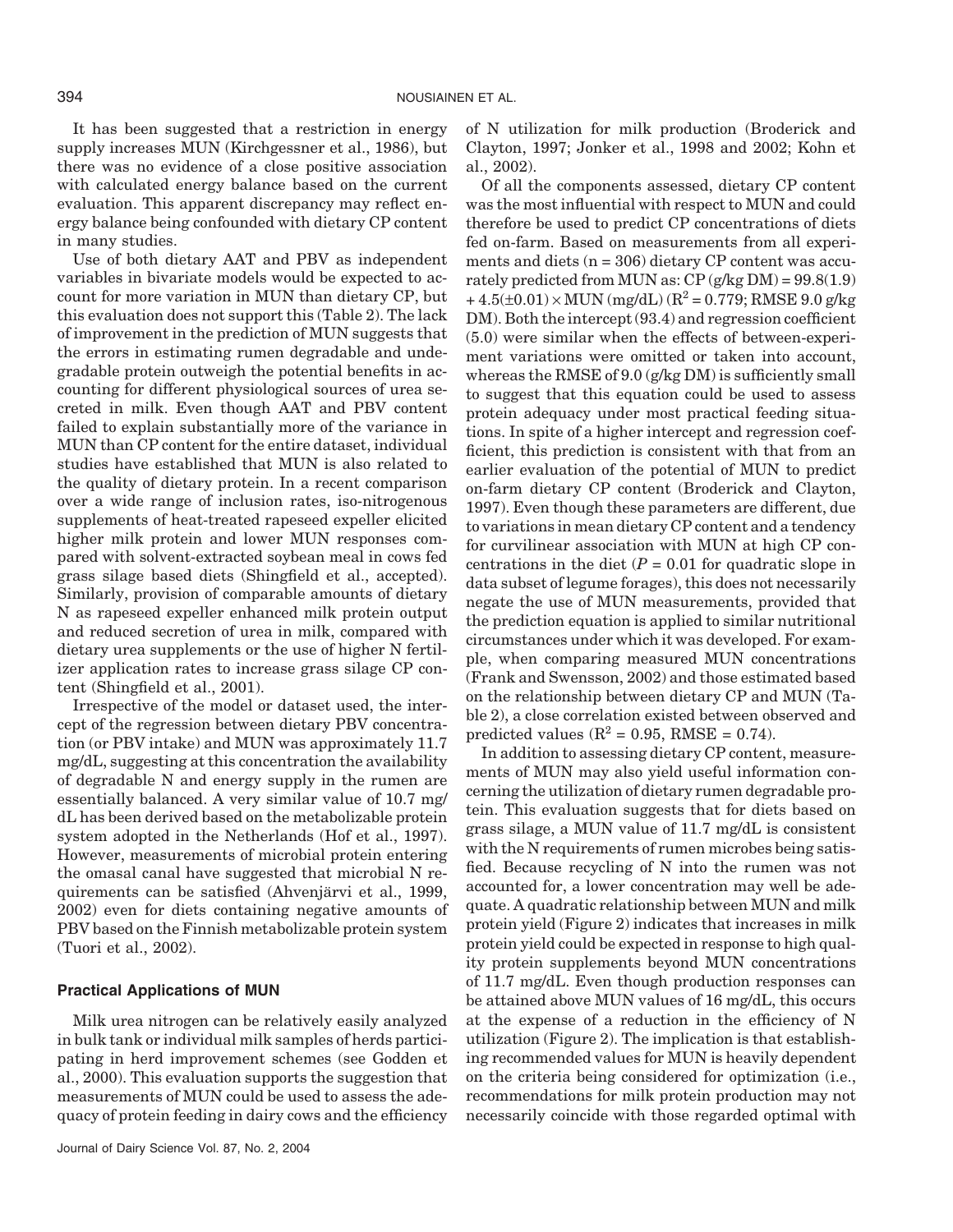MILK UREA AS A PROTEIN DIAGNOSTIC **395** 



**Figure 2**. Association between the efficiency of dietary N for milk protein production  $[\diamond, y = 0.0049(\pm 0.00198)x^2 - 10.3(\pm 1.15)x +$  $397(\pm 8.6)$ ,  $R^2 = 0.914$ , RMSE = 8.7] and milk protein yield [ $\blacksquare$ ; y =  $-0.021(\pm 0.0001)x^2 + 20.9(\pm 5.69)x + 681(\pm 44.6), R^2 = 0.833, RMSE =$ 41.8] with MUN based on data derived from protein supplementation studies ( $n = 188$ ).

respect to environmental N emissions or reproductive performance).

Measurements of MUN appeared to provide an accurate prediction of urinary N excretion (Table 6), consistent with previous suggestions (Jonker et al., 1998; Kauffman and St-Pierre, 2001; Kohn et al., 2002). Prediction of the efficiency of N utilization and urinary N excretion based on both MUN and milk yield was associated with RMSE of 19.3 g/kg N and 29 g/d, respectively. Use of mixed effects models improved the  $R^2$  and lowered the RMSE of these relationships, but both the intercept and coefficients of the models were relatively unchanged when fixed models were used, suggesting that the prediction may be sufficiently robust to be applied in practice. Furthermore, these equations suggest that changes in urinary N output in response to dietary changes can be predicted very accurately (Table 6), particularly when protein supplements are fed. Prediction based on MUN alone indicated that urinary N excretion increased 13.4 g/d per unit (mg/dL) increase in MUN. Corresponding equations reported by Jonker et al. (1998) and Kauffman and St-Pierre (2001) provide somewhat different slopes (12.2 and 17.2, respectively) and assume an intercept of zero. The model of Kauffman and St-Pierre (2001) provides comparable estimates to the prediction equation derived in this evaluation for MUN values of about 12 mg/dL, but further increases in MUN could potentially overestimate urinary N excretion due to the assumption of a zero intercept (Figure 3). Kohn et al. (2002) suggested that live weight should also be included into the prediction of urinary N excre-



**Figure 3**. Comparison of the predictions of urinary N excretion based on milk urea nitrogen (MUN) according to  $(\blacklozenge)$  present data, ( $\blacksquare$ ) Jonker et al. (1998),  $(\blacktriangle)$  Kauffman and St-Pierre (2001).

tion that may be in part analogous to the intercept of the relationship derived in this evaluation, whereby the intercept corresponds to the constant effect of live weight. However, live weight in the model of Kohn et al. (2002) appears to be proportional to MUN, not additional as suggested in this study.

Alternatively, urinary N excretion can be predicted from MUN secretion. Overall, errors in the prediction were numerically similar for MUNS compared with MUN. However, MUNS provided a more accurate prediction when diet composition was manipulated by changes in the level or CP content of concentrate supplements. Predictions of urinary N excretion could be improved yet further if reliable measurements of dietary CP content are available. This relationship clearly indicates that urinary N excretion is primarily governed by dietary CP content. However, the significant contribution of MUNS in the prediction of urinary N excretion is indicative of the importance of protein quality on both the efficiency of N utilization for milk protein synthesis and magnitude of N losses in urine.

### **CONCLUSIONS**

Dietary concentrations of CP and PBV were the main nutritional factors influencing MUN. Associations with MUN were not improved by expressing dietary protein as a function of energy. Nitrogen losses arising from the rumen or liberated during tissue AA catabolism had similar effects on urea secretion in milk. Concentrations of MUN in milk provided a reliable estimate of dietary CP content, whereas MUN or MUNS provided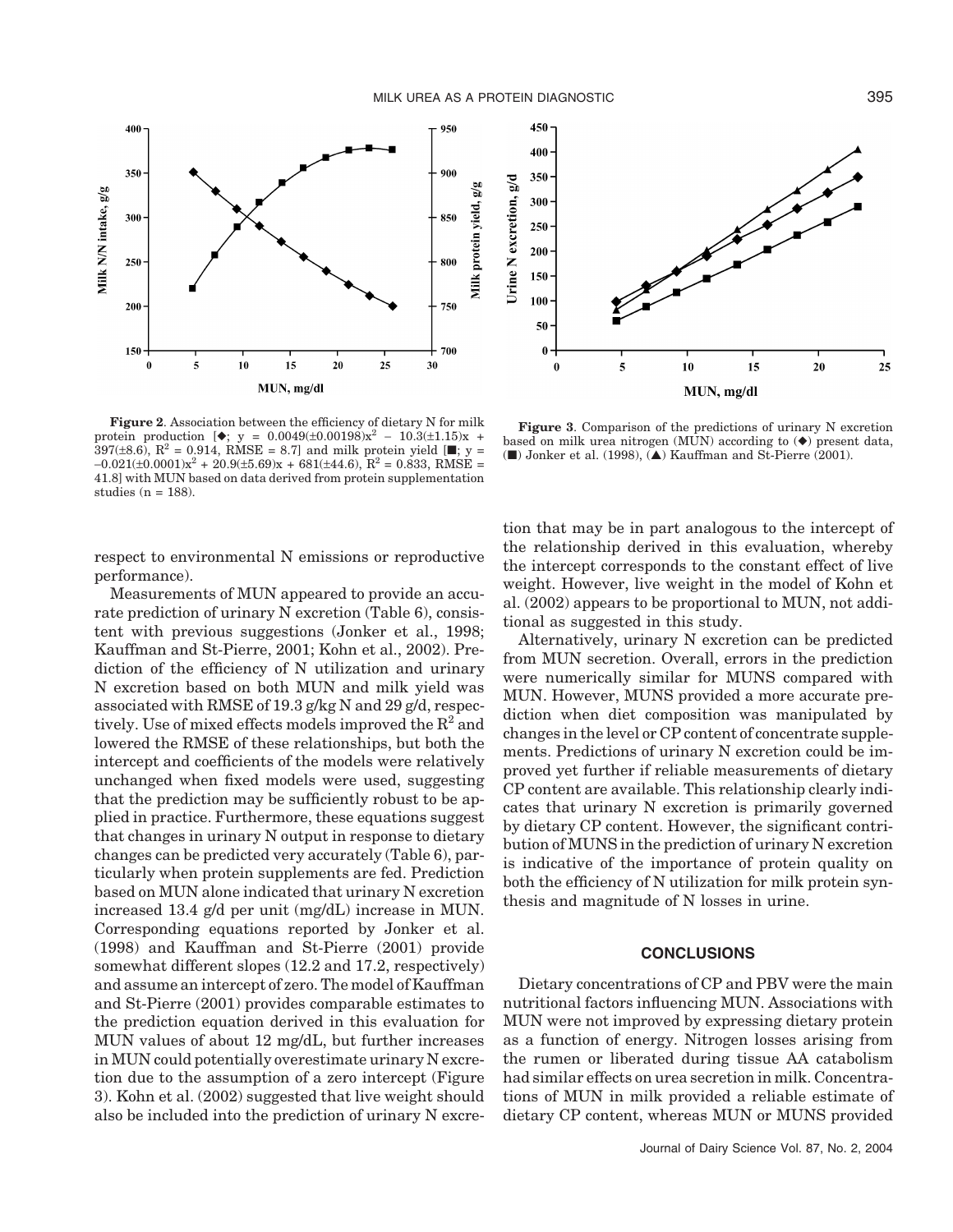an accurate prediction of urinary N excretion. On the basis of this evaluation, measurement of MUN concentration or secretion can be used to monitor environmental N emissions associated with milk production.

#### **REFERENCES**

- Ahvenjärvi, S., A. Vanhatalo, and P. Huhtanen. 2002. Supplementing barley or rapeseed meal to dairy cows fed grass-red clover silage: I. Rumen degradability and microbial flow. J. Anim. Sci. 80:2176–2187.
- Ahvenjärvi, S., A. Vanhatalo, P. Huhtanen, and T. Varvikko. 1999. Effects of supplementation of a grass silage and barley diet with urea, rapeseed meal, and heat-moisture treated rapeseed cake on milk production and omasal digesta flow in lactating dairy cows. Acta Agric. Scand. Sect. A Anim. Sci. 49:179–189.
- Annison, E. F. 1983. Metabolite utilization by the ruminant mammary gland. Pages 399–439 in Biochemistry of Lactation, Elsevier Science Publishers B.V., Amsterdam, The Netherlands.
- Broderick, G. A., and M. K. Clayton. 1997. A statistical evaluation of animal and nutritional factors influencing concentrations of milk urea nitrogen. J. Dairy Sci. 80:2964–2971.
- Carlsson, J., and B. Pehrson. 1994. The influence of the dietary balance between energy and protein on milk urea concentration. Experimental trials assessed by two different protein evaluation systems. Acta Vet. Scand. 35:193–205.
- Castillo, A. R., E. Kebreab, D. E. Beever, and J. A. France. 2000. A review of efficiency of nitrogen utilisation in lactating dairy cows and its relationship with environmental pollution. J. Anim. Feed Sci. 9:1–32.
- De Peters, E. J., and J. D. Ferguson. 1992. Nonprotein nitrogen and protein distribution in the milk of cows. J. Dairy Sci. 75:3192–3209.
- Frank, B., and C. Swensson. 2002. Relationship between content of crude protein in rations for dairy cows and milk yield, concentration of urea in milk and ammonia emissions. J. Dairy Sci. 85:1829–1838.
- Godden, S. M., K. D. Lissemore, D. F. Kelton, J. H. Lumsden, K. E. Leslie, and J. S. Walton. 2000. Analytic validation of an infrared milk urea assay and effects of sample acquisition factors on milk urea results. J. Dairy Sci. 83:435–442.
- Gustafsson, A. H., and J. Carlsson. 1993. Effects of silage quality, protein evaluation systems, and milk urea content on milk yield and reproduction in dairy cows. Livest. Prod. Sci. 37:91–105.
- Hof, G., M. D. Vervoorn, P. J. Lenaers, and S. Tamminga. 1997. Milk urea nitrogen as a tool to monitor protein nutrition of dairy cows. J. Dairy. Sci. 80:3333–3340.
- Huhtanen, P. 1998. Supply of nutrients and productive responses in dairy cows given diets based on restrictively fermented silage. Agric. Food Sci. Finl. 7:219–250.
- Huhtanen, P., H. Miettinen, and V. Toivonen. 1997. Effects of silage fermentation and postruminal casein supplementation in lactating dairy cows. 1. Diet digestion and milk production. J. Sci. Food Agric. 74:450–458.
- Jonker J. S., R. A. Kohn, and R. A. Erdman. 1998. Using milk urea nitrogen to predict nitrogen excretion and utilization efficiency in lactating dairy cows. J. Dairy Sci. 81:2681–2692.
- Jonker, J. S., R. A. Kohn, and J. High. 2002. Use of milk urea nitrogen to improve dairy cow diets. J. Dairy Sci. 85:939–946.
- Kauffman, A. J., and N. R. St-Pierre. 2001. The relationship of milk urea nitrogen to urine nitrogen excretion in Holstein and Jersey cows. J. Dairy Sci. 84:2284–2294.
- Khalili, H., and P. Huhtanen. 2002. Effect of casein infusion in the rumen, duodenum, or both sites on factors affecting forage intake and performance of dairy cows fed red clover-grass silage. J. Dairy Sci. 85:909–918.
- Kirchgessner, M., M. Kreuzer, and D. A. Roth-Maier. 1986. Milk urea and protein content to diagnose energy and protein malnutrition of dairy cows. Arch. Anim. Nutr. 36:192–197.

Journal of Dairy Science Vol. 87, No. 2, 2004

- Kohn, R. A., K. F. Kalscheur, and E. Russek-Cohen. 2002. Evaluation of models to estimate urinary nitrogen and expected milk urea nitrogen. J. Dairy Sci. 85:227–233.
- Littell, R. C., G. A. Milliken, W. W. Stroup, R. D. Wolfinger. 1996. SAS System for Mixed Models. SAS Inst. Inc., Cary, NC.
- McCullough, H. 1967. The determination of ammonia in whole blood by a direct calorimetric method. Clin. Chim. Acta 17:297–304.
- Nousiainen, J., M. Rinne, M. Hellämäki, and P. Huhtanen. 2003. Prediction of the digestibility of the primary growth of grass silages harvested at different stages of maturity from chemical composition and pepsin cellulase solubility. Anim. Feed Sci. Technol. 103:97–111.
- Oltner, R., and H. Wiktorsson. 1983. Urea concentrations in milk and blood as influenced by feeding various amounts of protein and energy to dairy cows. Livest. Prod. Sci. 10:457–467.
- Rajamäki, S., and A. Rauramaa. 1984. The automated determination of urea on milk. Finn. Chem. Lett. 2:47.
- Ropstad, E. L., L. Vik-Mo, and A. O. Refsdal. 1989. Levels of milk urea, plasma constituents, and rumen liquid ammonia in relation to the feeding of dairy cows during early lactation. Acta Vet. Scand. 30:199–208.
- Roseler, D. K., J. D. Ferguson, C. J. Sniffen, and J. Herrema. 1993. Dietary protein degradability effects on plasma and milk urea nitrogen and milk nonprotein nitrogen in Holstein cows. J. Dairy. Sci. 76:525–534.
- Schepers, A. J., and R. G. M. Meijer. 1998. Evaluation of the utilization of dietary nitrogen by dairy cows based on urea concetration in milk. J. Dairy Sci. 81:579–584.
- Shingfield, K. J., S. Jaakkola, and P. Huhtanen. 2001. Effects of level of nitrogen fertilizer application and various nitrogenous supplements on milk production and nitrogen utilization of dairy cows given grass silage-based diets. Anim. Sci. 73:541–554.
- Shingfield, K. J., M. Jokela, K. Kaustell, P. Huhtanen, and J. Nousiainen. 1999. Association between protein feeding and reproductive efficiency in the dairy cow: specific emphasis on protein feeding in Finland. Agric. Food Sci. Finl. 8:365–392.
- Shingfield, K. J., A. Vanhatalo, and P. Huhtanen. 2003. Comparison of heat-treated rapeseed expeller and solvent-extracted soyabean meal as protein supplements for dairy cows fed grass silagebased diets. Anim. Sci. 77:305–317.
- St-Pierre, N. R. 2001. Integrating quantitative findings from multiple studies using mixed model methodology. J. Dairy Sci. 84:741–755.
- Tilley, J. M. A., and R. A. Terry. 1963. A two-stage technique for in vitro digestion of forage crops. J. Br. Grassl. Soc. 18:104–111.
- Tuori, M., K. Kuoppala, J. Valaja, E. Aimonen, E. Saarisalo, and P. Huhtanen. 2002. Rehutaulukot ja ruokintasuositukset 2002 [web document]. Published 28.6.2002, [refereed 28.3.2003]. Web access at: http://www.agronet.fi/rehutaulukot/.
- Vanhatalo, A., T. Varvikko, and P. Huhtanen. 2003. Effects of casein and glucose on responses of cows fed diets based on restrictively fermented silage. J. Dairy Sci. 86:3260–3270.
- Van Keulen, J., and B. A. Young. 1977. Acid insoluble ash as a natural marker for digestibility studies. J. Anim. Sci. 44:282– 287.

#### **APPENDIX 1**

This list of publications describes data used to evaluate the effect of dietary and animal factors on milk urea nitrogen. Numbers in parenthesis indicate the number of mean treatment values derived from each citation.

- Bertilsson J., R. J. Dewhurst, and M. Tuori. 2002. Effects of legume silages on feed intake, milk production, and nitrogen efficiency. Landbauforschung Voelkenrode, SH 234:39–45. (20).
- Heikkilä, T. 1997. Kevät- ja syyssadon sekä valkuais- ja väkirehutason vaikutus maidontuotannossa [The effect of grass silage har-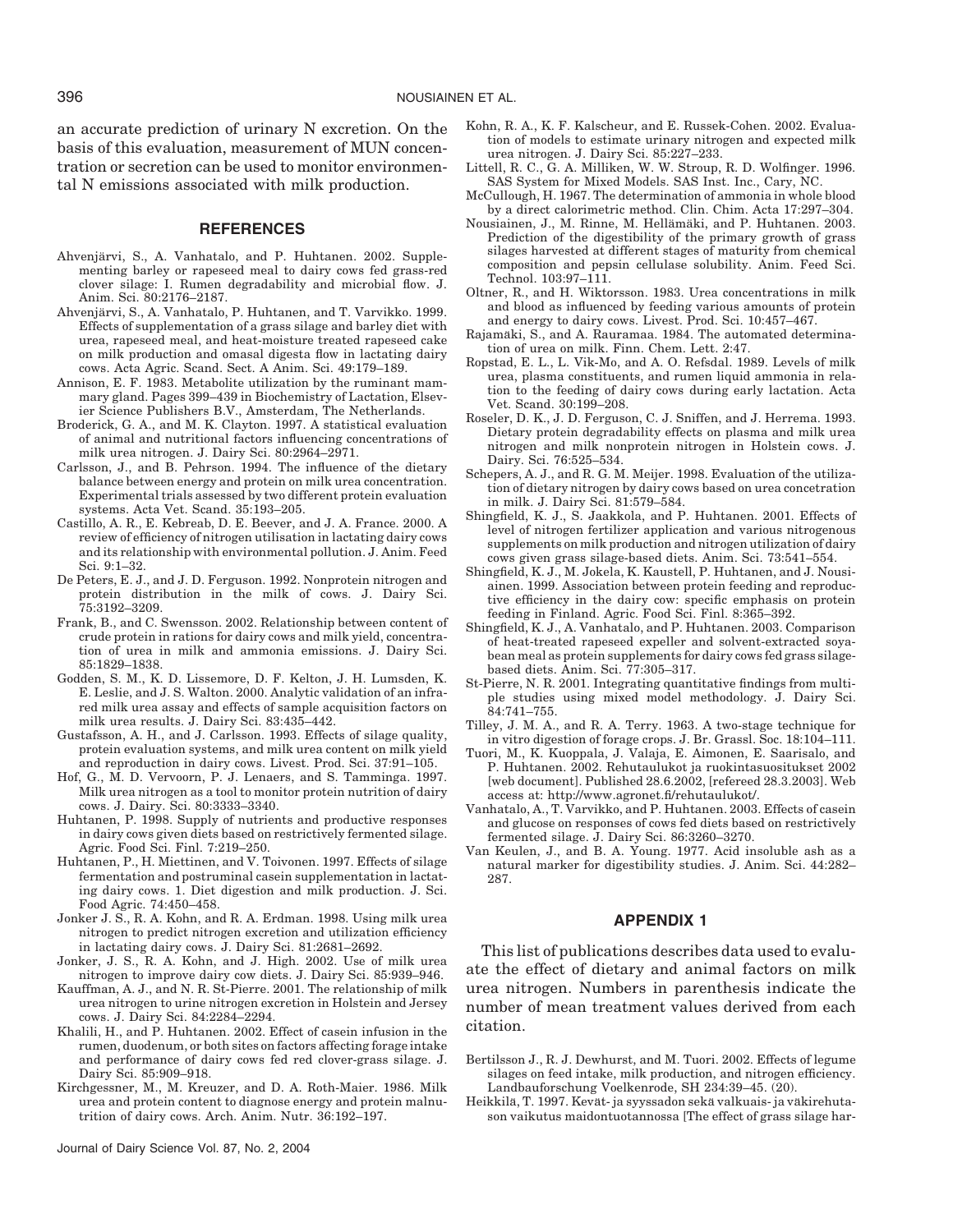vest (primary vs. regrowth) and concentrate supplementation level on milk production]. Pages 183–186 in Proc. of Kotieläintieteen päivät 1997, Maaseutukeskusten Liiton julkaisuja 914. (8).

- Heikkilä, T., and P. Huhtanen. 1995. Effects of physical treatment of barley and rapeseed meal in dairy cows given grass silagebased diets. Agric. Food Sci. Finl. 5:399–412. (6).
- Heikkilä, T., S. Jaakkola, and P. Huhtanen. 2000. Effect of sodium fertilization of cocksfoot leys on milk production. Pages 157–159 in Grassland Science in Europe 5, Proc. of the 18th General Meeting of the European Grassland Federation Aalborg, Denmark 22–25 May 2000. (15).
- Heikkilä, T., S. Jaakkola, R. Sorunen-Cristian, and T. Mela. 2000. Yellow-flowered lucerne-grass silage in milk production. Pages 353–355 in Grassland Science in Europe 5, Proc. of the 18th General Meeting of the European Grassland Federation, Aalborg, Denmark, 22–25 May 2000. (2).
- Heikkilä, T., and V. Toivonen. 1997. Herne ja rypsirouhe lehmien valkuaisrehuna säilörehuruokinnalla [Pea and rapeseed meal as protein supplements for dairy cows fed grass silage based diets]. Pages 187–190 in Proc. of Kotieläintieteen päivät 1997, Maaseutukeskusten Liiton julkaisuja 914. (8).
- Heikkilä, T., V. Toivonen, and P. Huhtanen. 1998. Effects of and interactions between the extent of silage fermentation and protein supplementation in lactating dairy cows. Agric. Food Sci. Finl. 3:329–343. (6).
- Heikkilä, T., V. Toivonen, T. Keskinen, P. Parikka, and T. Tupasela. 1999. Effects of two additives and harvesting methods of wilted silage and concentrate level on milk production. Pages 149–150 in Proc. of the XIIth International Silage Conference, July 5–7, 1999, Uppsala, Sweden. (8).
- Heikkilä, T., V. Toivonen, and T. Tupasela. 1997. Effect of additives on big bale silage quality and milk production. Page 119 in J. A. M. van Arendonk, Editor-in-Chief, Book of Abstracts of the 48th Annual Meeting of the European Association for Animal Production: Vienna, Austria, 25–28 August 1997. Wageningen, Wageningen Press. (3).
- Huhtanen, P. 1993. The effects of concentrate energy source and protein content on milk production in cows given grass silage ad libitum. Grass and Forage Sci. 48:347–355. (4).
- Huhtanen, P., S. Jaakkola, and P. Pärssinen. 2001. Ruokonata lypsylehmien rehuna [Tall fescue as a feed for dairy cows]. Pages 34–38 in (Editors) Niemela¨inen, O., M. Topi-Hulmi, and E. Saarisalo, Nurmitutkimusten satoa: tuloksia lannoituksesta, palkokasveista, luomunurmista, laitumista, ruokonadasta. Suomen Nurmiyhdistyksen julkaisu 14. (4).
- Huhtanen, P., S. Jaakkola, and E. Saarisalo. 1995. The effects of concentrate energy source on the milk production of dairy cows given a grass silage-based diet. Anim. Sci. 60:31–40. (8).
- Huhtanen, P., S. Jaakkola, and J. Kylmänen. 1992. Tärkkelysrankin suojauskäsittelyn ja rypsilisän vaikutus lehmien tuotantoon [The effect of wet distillers grain treatment and protein supplement on milk production]. University of Helsinki, Department of Animal Science, Unpublished. (6).
- Huhtanen, P., and H. Miettinen. 1992. Milk production and concentrations of blood metabolites as influenced by the level of wet distiller's solubles in dairy cows receiving grass silage-based diet. Agric. Sci. Finl.1:279–290. (4).
- Jaakkola, S., T. Heikkilä, E. Saarisalo, and P. Huhtanen. 2002. Kokoviljasäilörehun soveltuvuus lehmien ruokintaan [Whole crop barley silage for milk production]. Pages 31–43 in Proc. (Editors) E. Saarisalo, and M. Topi-Hulmi, Rehuvaihtoehtoja nautakarjatiloille: seminaari Jokioisilla 29.4.2002, Suomen Nurmiyhdistyksen julkaisu 18. (20).
- Jaakkola, S., and P. Huhtanen. 1998. Ohrarehun ja rankin käyttö lypsylehmien ruokinnassa [The use of barley fiber and wet distillers grain for dairy cows]. Agrifood Research Finland, Animal Nutrition. Unpublished. (8).
- Jaakkola, S., and E. Joki-Tokola. 1999. Kokoviljasäilörehun soveltuvuus lypsylehmän ruokintaan [Suitability of whole crop silage for dairy cows]. Page E54 in Mitä Suomi syö—ja millä hinnalla? Proc. of Agro-Food ′99, Tampere 2.-4.2.1999, Tampere-talo, Helsinki, Agro-Food ry/Agronomiliitto ry. (7)
- Jaakkola, S., M. Rinne, T. Heikkilä, V. Toivonen, and P. Huhtanen. 1996. Muurahaishapon annostelutason, rypsirouheen ja propyleeniglykolin vaikutukset maidontuotannossa [The effects of rate of formic acid application for grass silage and supplementation of the rapeseed meal and propylene glycol on milk production]. Pages 213–217 in Proc. Kotieläintieteen päivät 1996, Kotieläintiede 90 vuotta -juhlaseminaari. Maaseutukeskusten Liiton julkaisuja 905. (16)
- Jaakkola, S., M. Rinne, K. Huuskonen, V. Vesterinen, and P. Huhtanen. 1995. The effect of silage fermentation on the response to protein supplementation in milk production and rumen fermentation in vitro. Page 68 in Proc. of the VII Symposium on Protein Metabolism and Nutrition, 24–27 May 1995, Estacao Zootecnica Nacional, Portugal. (6)
- Khalili, H., P. Huhtanen, K. Rinne, and M. Suvitie. 1997. The effects of two levels of concentrates supplying the same amount of protein on silage intake and milk production in cows given two grass silages. Pages 3–4 in Proc. of the XVIII International Grassland Congress, 8–19 June 1997, Winnipeg, Manitoba, Saskatoon, Saskatchewan, Canada, Volume 2, Session 17 Forage Quality, ID NO. 194. (10).
- Khalili, H., E. Kuusela, E. Saarisalo, and M. Suvitie. 1999. Use of rapeseed and pea grain protein supplements for organic milk production. Agric. Food Sci. Finl. 8:239–252. (7)
- Khalili, H., A. Sairanen, K. Hissa, and P. Huhtanen. 2001. Effects of type and treatment of grain and protein source on dairy cow performance. Anim. Sci. 72:573–584. (8)
- Kokkonen, T., M. Tuori, V. Leivonen, and L. Syrjälä-Qvist. 2000. Effect of silage dry matter content and rapeseed meal supplementation on dairy cows. 1. Milk production and feed utilisation. Anim. Feed Sci. Technol. 84:213–228. (4)
- Nousiainen, J. I. 2001. [The effects of concentrate energy and protein allocation on the milk production in dairy cows]. In Nousiainen, J. I. Maitotilojen tuotannonohjauksen ja seurannan kehittämisprojekti, Loppuraportti 1.1.1999–31.3.2001, 35 pages. Agrifood Research Finland, North-Savo Research Station. (4).
- Rinne, M., S. Jaakkola, M. Järvi, and P. Huhtanen. 1997. Effects of gradual replacement of rapeseed cake with linseed cake in a grass silage-based diet for dairy cows. Agric. Food Sci. Finl. 6:161–172. (4)
- Rinne, M., S. Jaakkola, K. Kaustell T. Heikkilä, and P. Huhtanen. 1999. Silages harvested at different stages of grass growth v. concentrate foods as energy and protein sources in milk production. Anim. Sci. 69:251–263. (16)
- Rinne, M., S. Jaakkola, T. Varvikko, and P. Huhtanen. 1999. Effects of type and amount of rapeseed feed in milk production. Acta Agric. Scand. 49:137–148. (8)
- Saarisalo, E., S. Jaakkola, and P. Huhtanen. 2002. Effects of supplementing grass silage with protein on production of primiparous cows in late lactation. Pages 594–595 in Multi-function grasslands: quality forages, animal products, and landscapes, Grassland Science in Europe 7, Proc. of the 19th general meeting of the European Grassland Federation, La Rochelle, France, 27– 30 May 2002. (8)
- Saarisalo, E., S. Jaakkola, E. Skyttä, and P. Huhtanen. 2002. Maitohappobakteeriymppien vaikutus esikuivattujen säilörehujen laatuun ja lypsylehmien maidontuotantoon [The effects of inoculants on the silage quality and milk production]. Pages 71–74 in Proc. of Maataloustieteen Päivät 2002, Kotieläintiede, 9.– 10.1.2002 Viikki, Helsinki, Maaseutukeskusten Liiton julkaisuja 977. (8).
- Saarisalo, E., S. Jaakkola, and R. Sormunen-Cristian. 1997 Sirppimailassäilörehu lypsylehmien ruokinnassa [Yellow-flowered lucerne-grass silage in the feeding of dairy cows]. Pages 175–177 in Proc. of Kotieläintieteen päivät 1997, Maaseutukeskusten Liiton julkaisuja 914. (2)
- Sairanen, A. 2000. Lisävalkuaistaso lypsylehmien kannattavassa ruokinnassa [Protein supplementation level and the profitabilty of milk production]. Koetoiminta ja käytäntö  $57(1)$ :7 (8).
- Sairanen, A., J. I. Nousiainen, and H. Khalili. 1999. Korkean väkirehumäärän vaikutus maitotuotokseen ja tuotannon kannattavuuteen [The effect of high concentrate level on the yield and